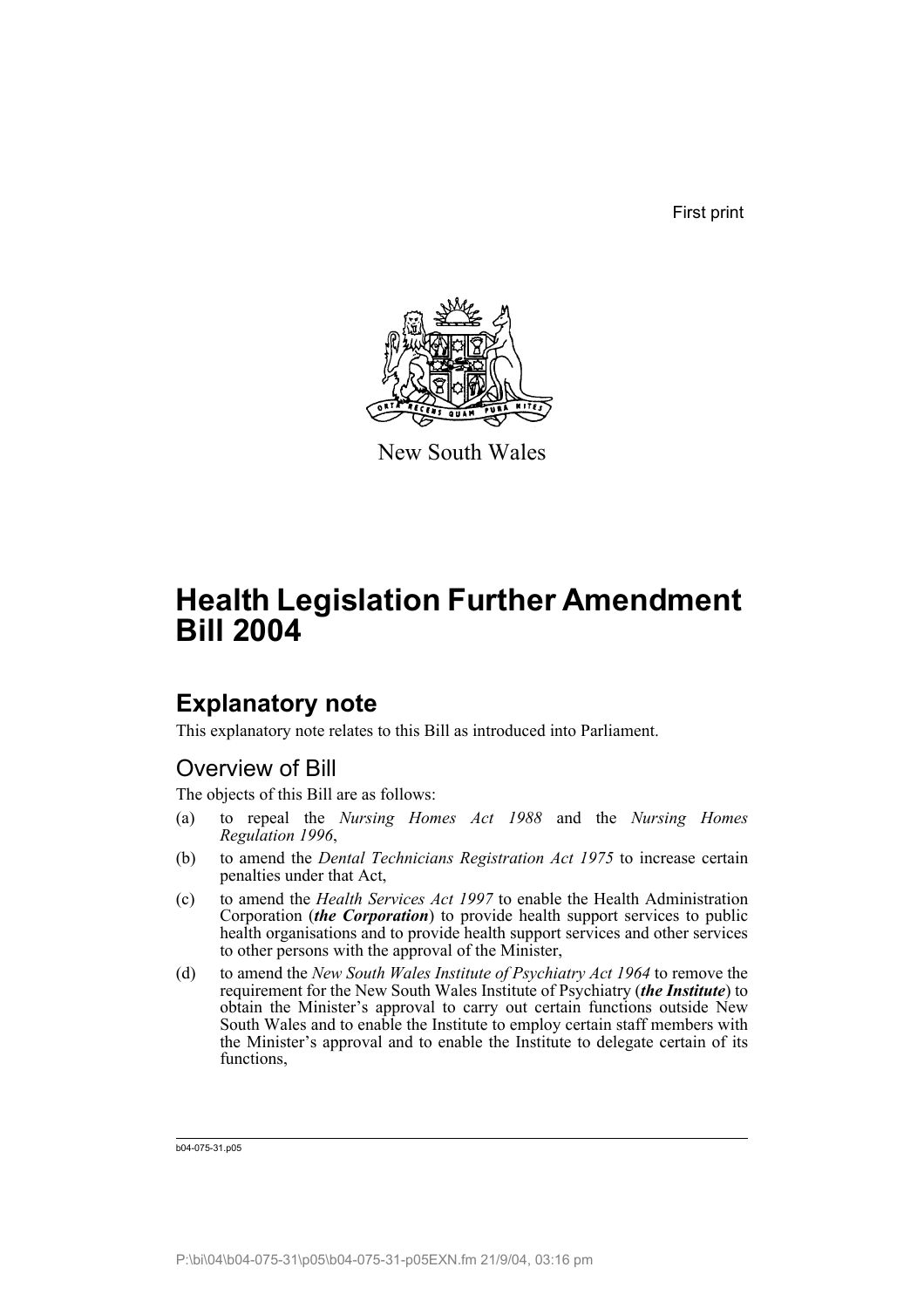Explanatory note

- (e) to amend the *Optical Dispensers Act 1963* to include contact lenses that have no corrective power as optical appliances to which that Act applies,
- (f) to amend the *Public Health Act 1991* to remove the need for the Minister's approval to use crematory equipment and to require the person who operates a nursing home to ensure that a registered nurse is on duty at the nursing home at all times and that a registered nurse is appointed as a director of nursing of the nursing home,
- (g) to amend a number of other Acts and instruments consequent on the repeal of the *Nursing Homes Act 1988*.

### Outline of provisions

**Clause 1** sets out the name (also called the short title) of the proposed Act.

**Clause 2** provides for the commencement of the proposed Act on a day or days to be appointed by proclamation.

**Clause 3** repeals the *Nursing Homes Act 1988* and the *Nursing Homes Regulation 1996*.

**Clause 4** is a formal provision that gives effect to the amendments to Acts and instruments set out in Schedules 1–6.

### **Schedule 1 Amendment of Dental Technicians Registration Act 1975 No 40**

**Schedule 1 [1]** amends the *Dental Technicians Registration Act 1975* to increase the maximum penalty for an offence under that Act for which no penalty is expressly provided, from 5 penalty units (\$550) to 50 penalty units (\$5500). **Schedule 1 [2]** increases the maximum penalty that may be imposed by a regulation made under that Act from 2 penalty units (\$220) to 10 penalty units (\$1100).

### **Schedule 2 Amendment of Health Services Act 1997 No 154**

**Schedule 2 [7]** inserts proposed Part 1A into Chapter 10 of the *Health Services Act 1997* which enables the Corporation to provide health support services to public health organisations and, with the Minister's approval, to provide health support services or corporate or other services, by contract or agreement, to other persons. A Public Health System Support Division of the Corporation is established and the persons employed in that Division are employed in connection with public health organisations and the public hospitals that they control and are to carry out the Corporation's function of providing health support services to those organisations. The Corporation may delegate its functions under the proposed Part to a person or an appointed body. The Director-General may transfer staff of a public health organisation to the Corporation for the purpose of exercising those functions and the Director-General may authorise the Corporation to make use of the services of any

Explanatory note page 2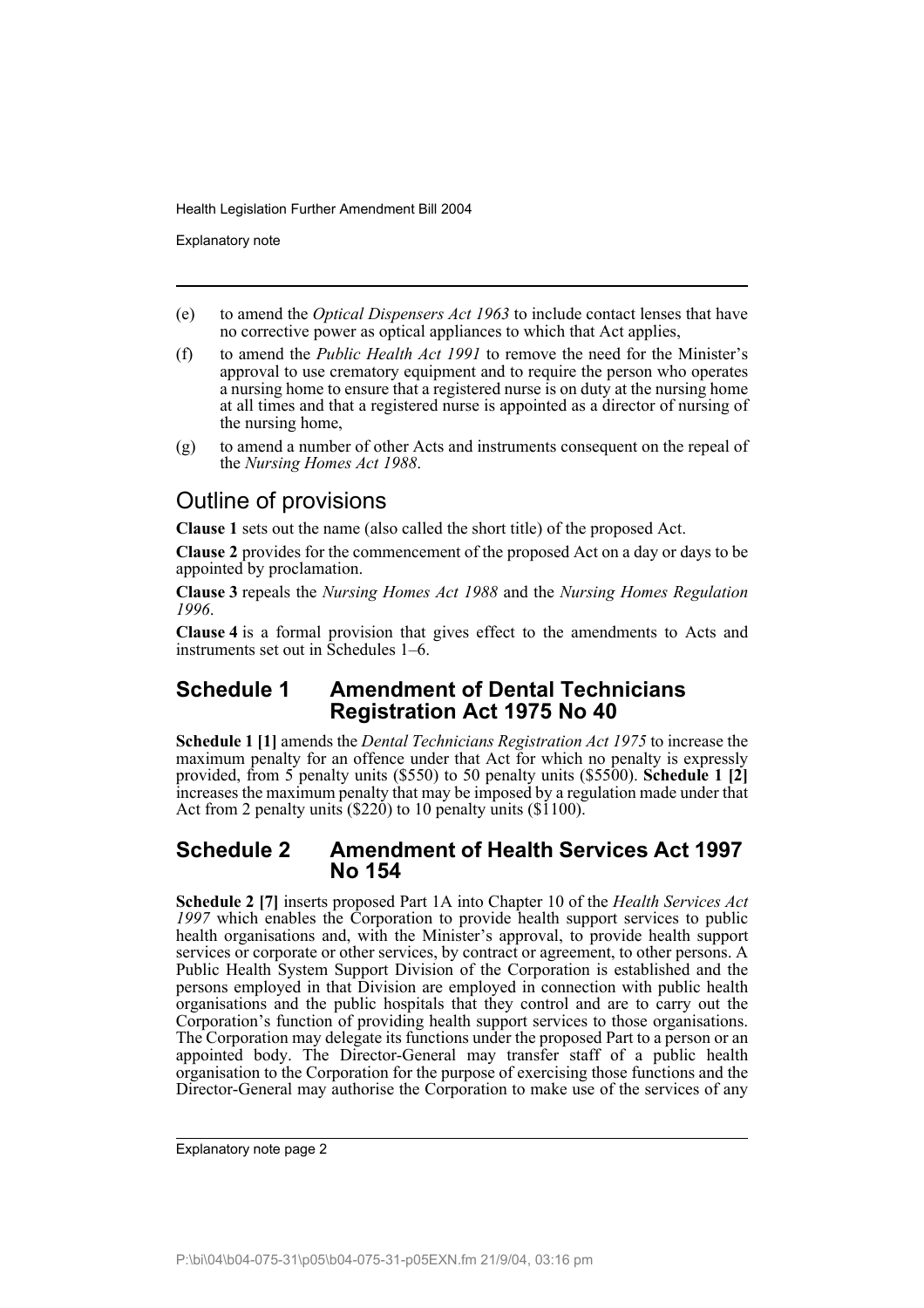Explanatory note

of the staff of a public health organisation. When the Corporation is making use of the services of such staff, it is taken to be an employer for the purposes of the *Occupational Health and Safety Act 2000* and certain other employer liability legislation. The Minister may require a public health organisation to acquire health support services from the Corporation or some other specified person and any such requirement is authorised despite Part IV of the *Trade Practices Act 1974* of the Commonwealth and the *Competition Code of New South Wales*. **Schedule 2 [6]** updates the Introduction note to Chapter 10 to explain the purpose of proposed Part 1A. **Schedule 2 [9] and [10]** update the definition of *health support service* in the Dictionary. **Schedule 2 [1]** provides that the Public Health System Support Division of the Corporation is part of the public health system.

**Schedule 2 [2]** provides that persons employed in the Public Health System Support Division of the Corporation are part of the NSW Health Service. **Schedule 2 [3]–[5]** permit the Corporation to transfer those persons, on the ground of redundancy, to another position in the NSW Health Service.

**Schedule 2 [8]** enables the regulations to make provision for matters of a savings and transitional nature consequent on the proposed amendments to the Act.

**Schedule 2 [11]** amends the definition of *nursing home* in the Dictionary consequent on the repeal of the *Nursing Homes Act 1988*.

### **Schedule 3 Amendment of New South Wales Institute of Psychiatry Act 1964 No 44**

**Schedule 3 [3]** amends the *New South Wales Institute of Psychiatry Act 1964* to remove the requirement for the Minister's approval for the Institute to be able to accept the invitation of, or to co-operate with, the government or a public health authority or other authority of certain other jurisdictions in implementing within that jurisdiction any of the objects for which the Institute is established.

**Schedule 3 [5]** re-enacts section 20 of the Act and enables the Institute to employ certain staff members subject to the approval of the Minister rather than subject to the approval of the Public Employment Office. **Schedule 3 [7]** provides that the re-enactment of section 20 has no effect on the terms of employment of any person employed by the Institute at the time of that re-enactment.

**Schedule 3 [5]** also inserts proposed section 20A that enables the Institute to delegate the exercise of any of its functions under the Act (except the power of delegation). **Schedule 3 [2]** makes a consequential amendment.

**Schedule 3 [1] and [4]** make amendments by way of statute law revision.

**Schedule 3 [6]** enables the regulations to make provision for matters of a savings and transitional nature consequent on the proposed amendments to the Act.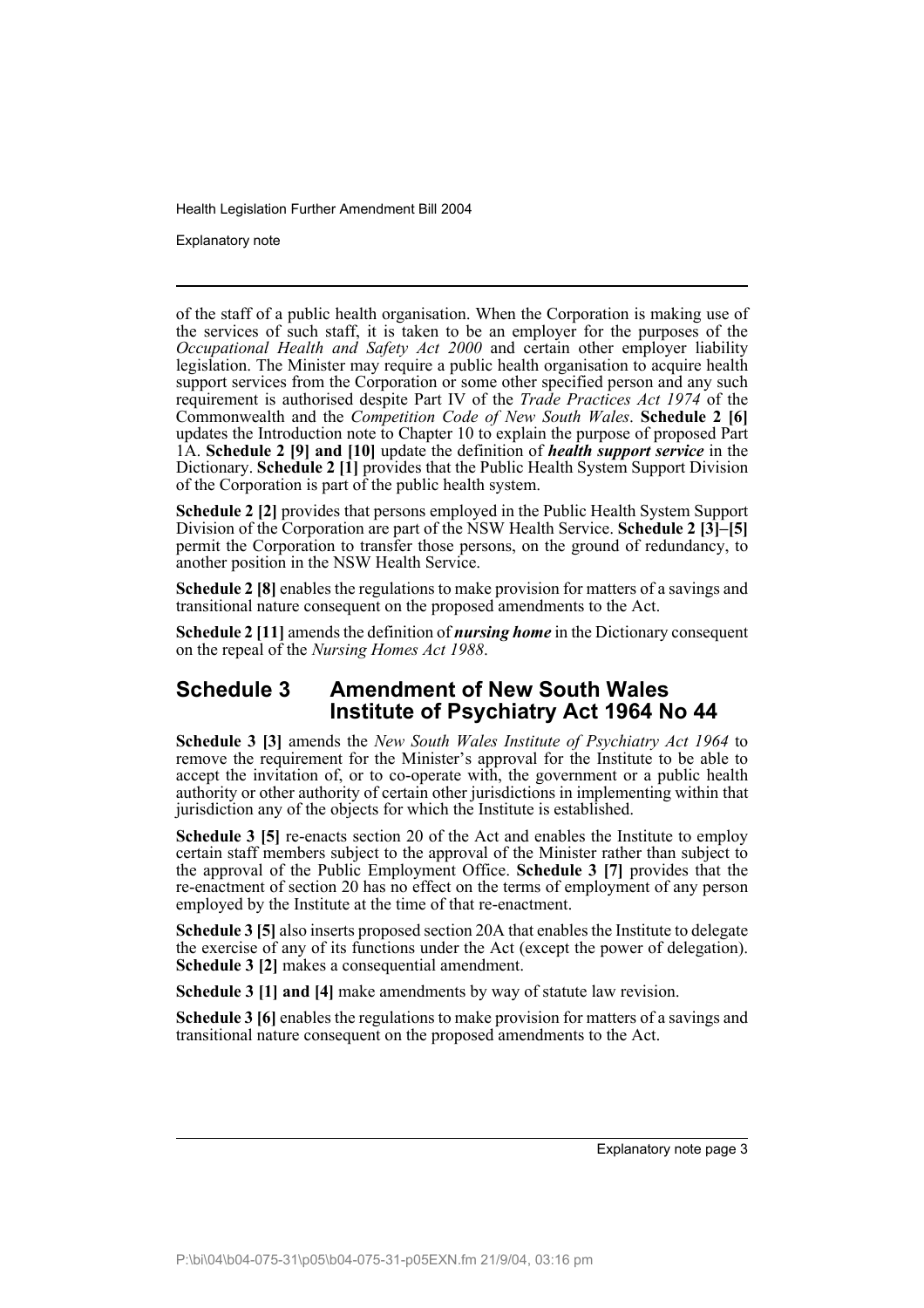Explanatory note

### **Schedule 4 Amendment of Optical Dispensers Act 1963 No 35**

**Schedule 4 [1]** amends the *Optical Dispensers Act 1963* to include in the definition of *Optical appliance* contact lenses, other than those designed to correct, remedy or relieve any refractive abnormality or defect of sight. The Act places certain restrictions on the sale and supply of optical appliances. **Schedule 4 [2]** makes a consequential amendment to ensure that such a lens is not required to be supplied by way of prescription.

**Schedule 4 [3]** enables the regulations to make provision for matters of a savings and transitional nature consequent on the proposed amendments to the Act.

#### **Schedule 5 Amendment of Public Health Act 1991 No 10**

**Schedule 5 [2]** amends the *Public Health Act 1991* by omitting a section that makes it an offence for a person to conduct a crematory if the equipment and apparatus used in the crematory are not in accordance with the approval of the Minister. A new unrelated section is inserted in the same location to require a person who operates a nursing home to ensure that a registered nurse is on duty at the nursing home at all times and that a registered nurse is appointed as a director of nursing of the nursing home. The regulations may prescribe the minimum necessary qualifications for the holder of a position of director of nursing. **Schedule 5 [1]** inserts a definition of *nursing home* into the Act. **Schedule 5 [3]** makes a consequential amendment.

**Schedule 5 [4]** enables the regulations to make provision for matters of a savings and transitional nature consequent on the proposed amendments to the *Public Health Act 1991* and on the repeal of the *Nursing Homes Act 1988*. **Schedule 5 [5]** inserts a savings and transitional provision to update certain references to nursing homes.

### **Schedule 6 Consequential amendment of other Acts and instruments**

**Schedule 6** amends a number of other Acts and instruments consequent on the repeal of the *Nursing Homes Act 1988*.

Explanatory note page 4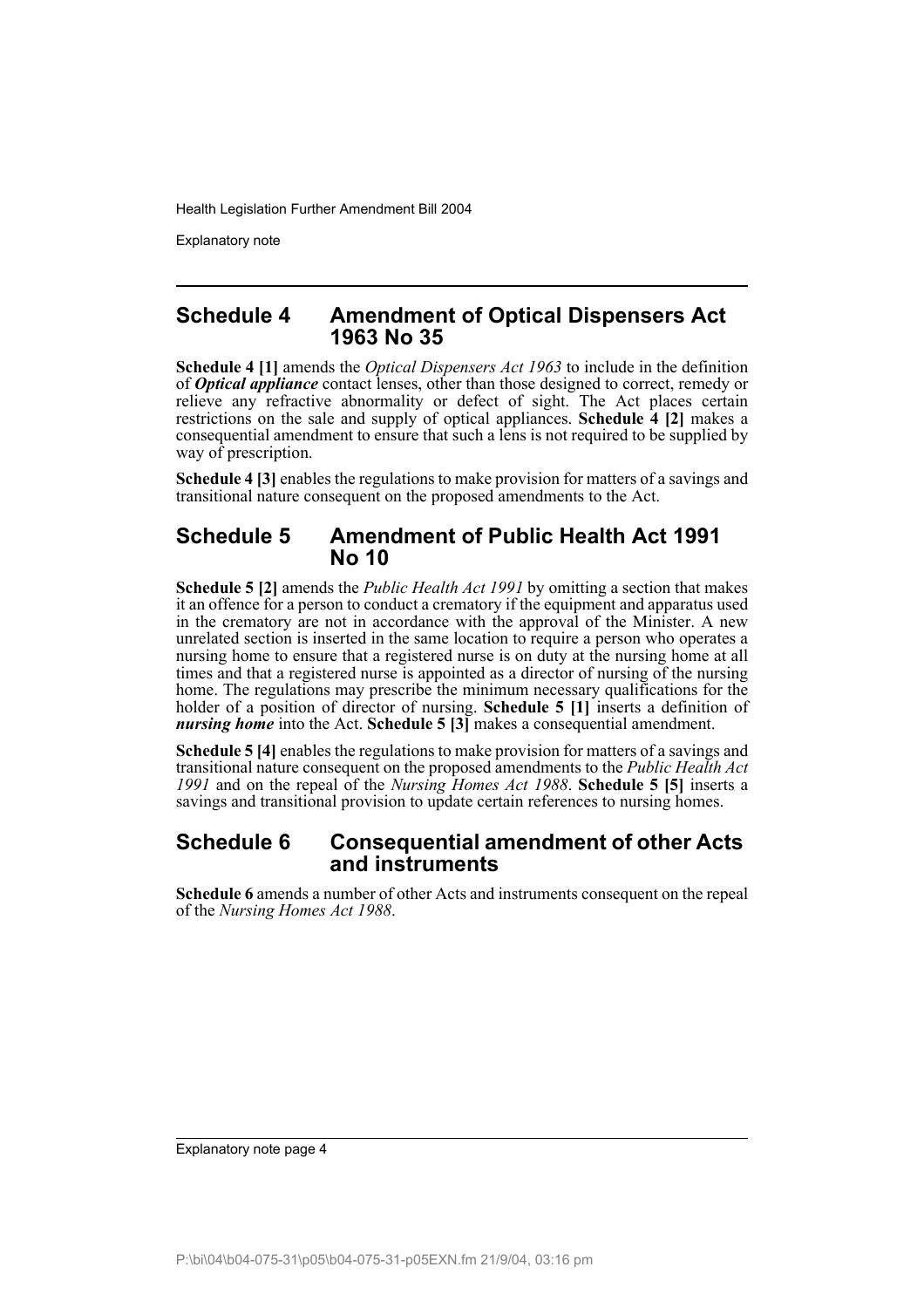First print



New South Wales

## **Health Legislation Further Amendment Bill 2004**

### **Contents**

|                                                                | Page |
|----------------------------------------------------------------|------|
| Name of Act                                                    |      |
| Commencement                                                   | 2    |
| Repeal of Nursing Homes Act 1988 No 124 and regulation         | 2    |
| Amendment of Acts and instruments                              | 2    |
| Amendment of Dental Technicians Registration Act 1975<br>No 40 | 3    |
| Amendment of Health Services Act 1997 No 154                   | 4    |
| Amendment of New South Wales Institute of Psychiatry           |      |
| Act 1964 No 44                                                 | 11   |
| Amendment of Optical Dispensers Act 1963 No 35                 | 13   |
| Amendment of Public Health Act 1991 No 10                      | 15   |
| Consequential amendment of other Acts and instruments          | 17   |
|                                                                |      |

b04-075-31.p05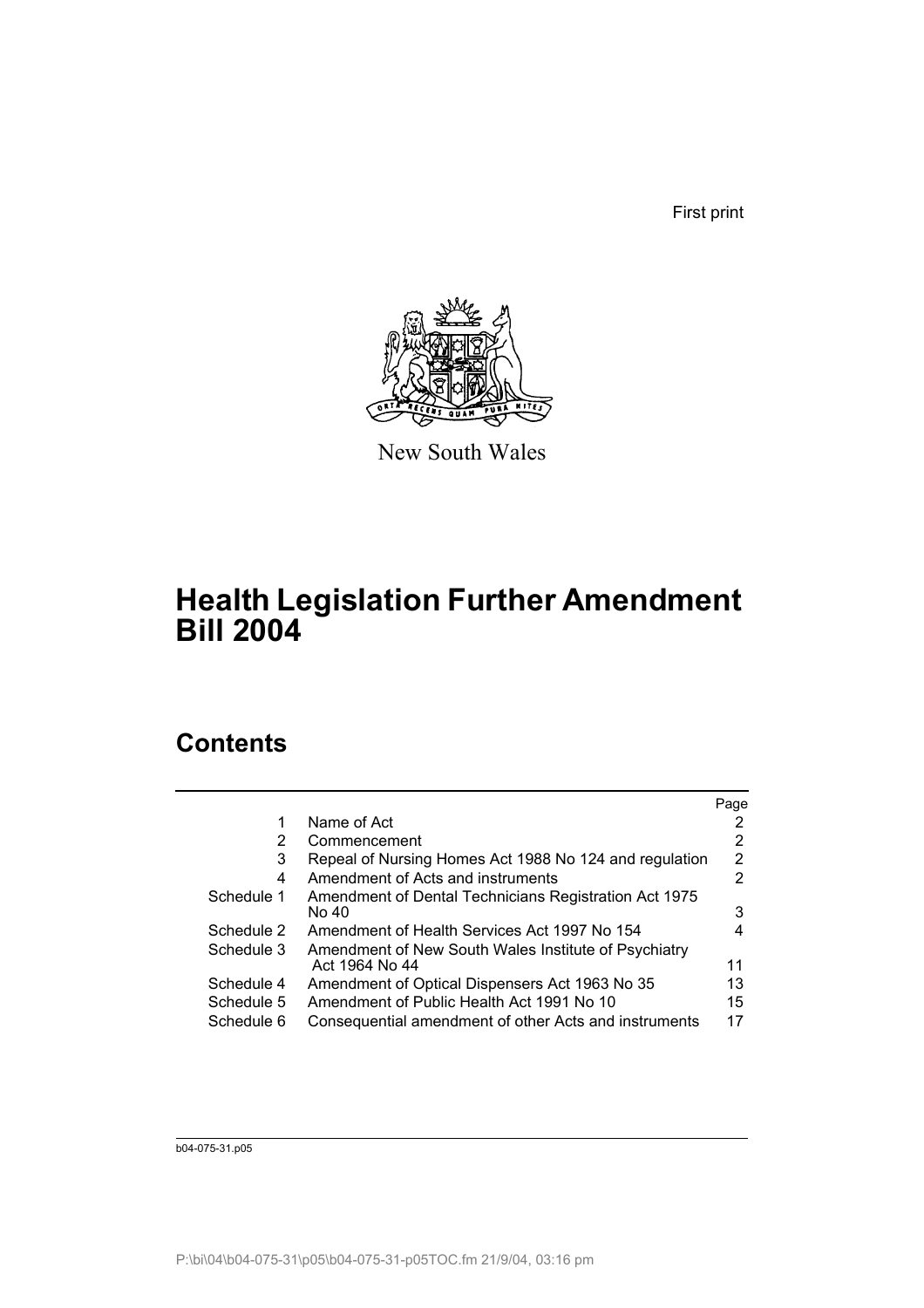**Contents** 

Page

Contents page 2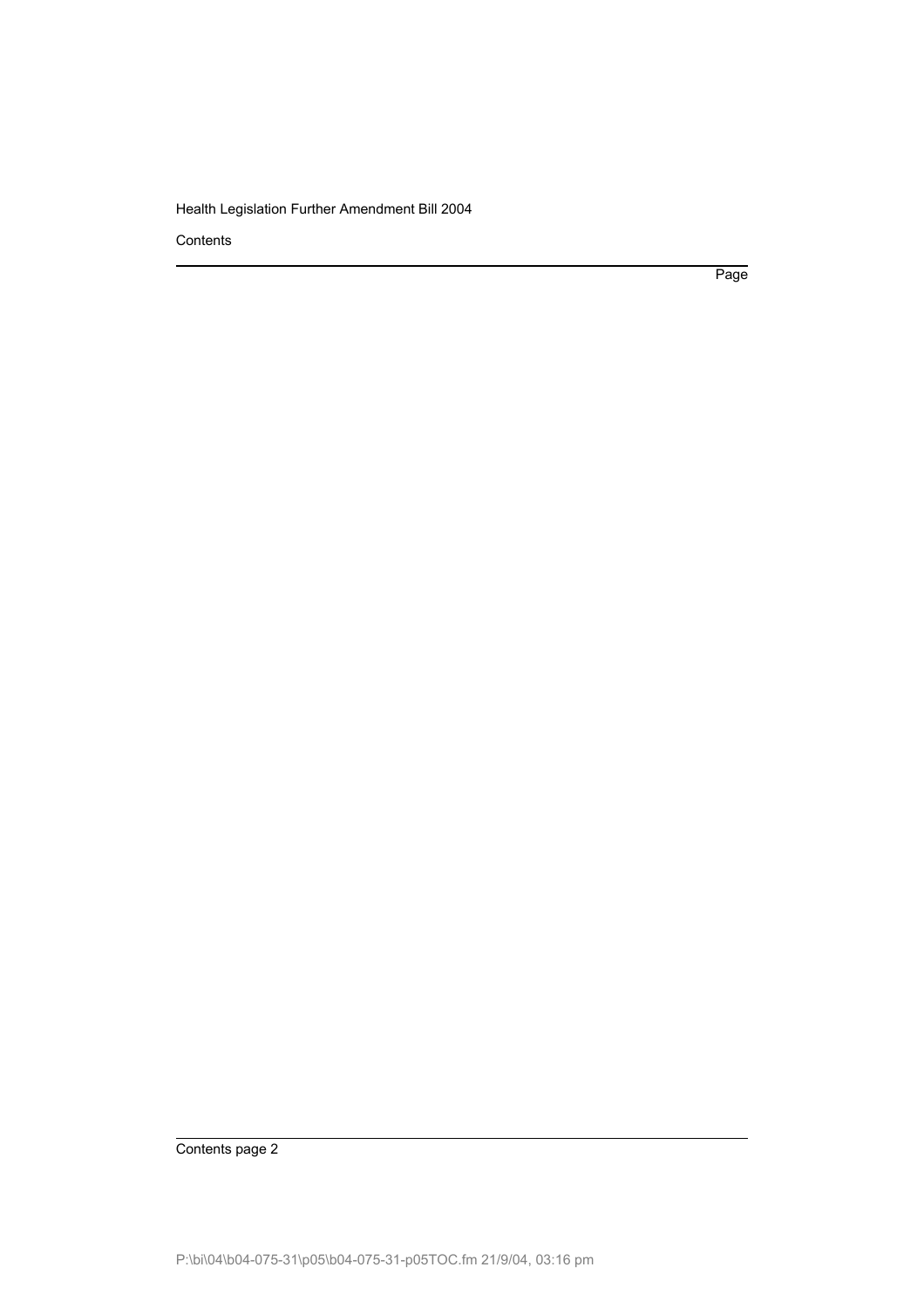

New South Wales

# **Health Legislation Further Amendment Bill 2004**

No , 2004

### **A Bill for**

An Act to repeal the *Nursing Homes Act 1988* and a regulation made under that Act and to make miscellaneous amendments to various Acts and instruments that relate to health and associated matters; and for other purposes.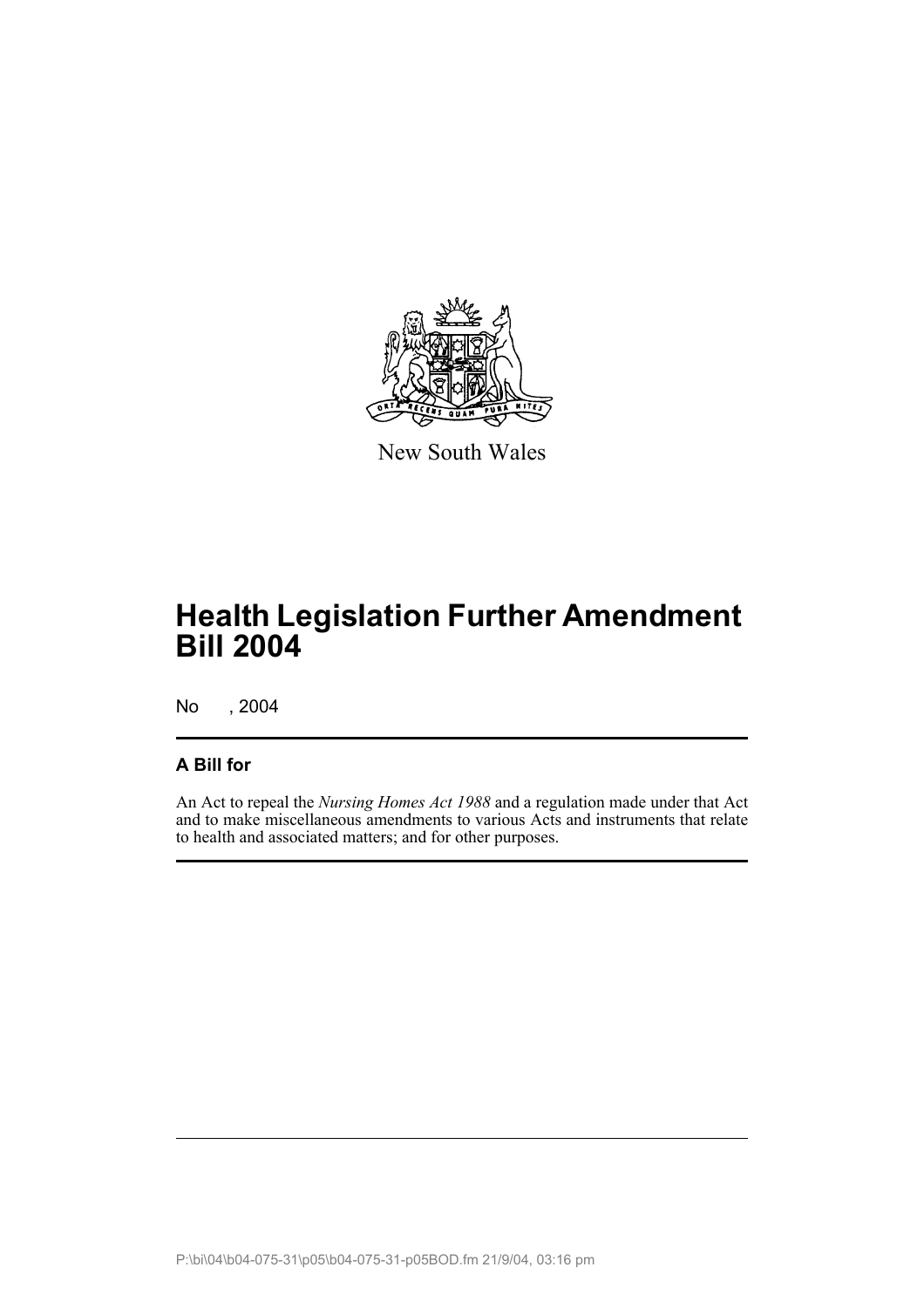|              | The Legislature of New South Wales enacts:                                                      |                |
|--------------|-------------------------------------------------------------------------------------------------|----------------|
| 1            | Name of Act                                                                                     | 2              |
|              | This Act is the <i>Health Legislation Further Amendment Act 2004</i> .                          | 3              |
| $\mathbf{2}$ | <b>Commencement</b>                                                                             | $\overline{4}$ |
|              | This Act commences on a day or days to be appointed by proclamation.                            | 5              |
| 3            | Repeal of Nursing Homes Act 1988 No 124 and regulation                                          | 6              |
|              | The following are repealed:                                                                     | 7              |
|              | the Nursing Homes Act 1988,<br>(a)                                                              | 8              |
|              | the Nursing Homes Regulation 1996.<br>(b)                                                       | 9              |
| 4            | <b>Amendment of Acts and instruments</b>                                                        | 10             |
|              | Each Act and instrument specified in Schedules 1–6 is amended as set<br>out in those Schedules. | 11<br>12       |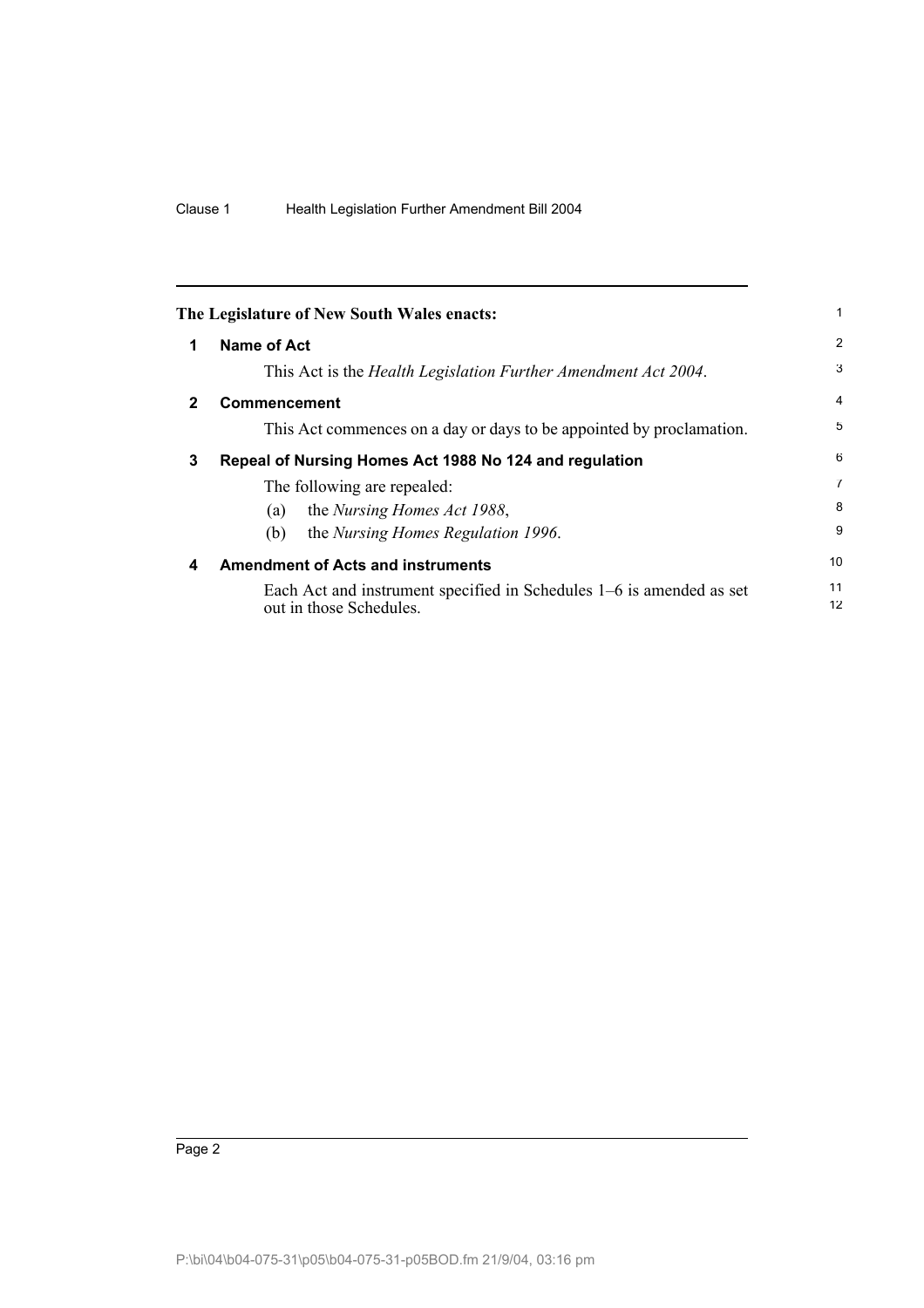Amendment of Dental Technicians Registration Act 1975 No 40 Schedule 1

#### **Schedule 1 Amendment of Dental Technicians Registration Act 1975 No 40** (Section 4) **[1] Section 33 Penalty** Omit "5 penalty units". Insert instead "50 penalty units". **[2] Section 35 Regulations** Omit "2 penalty units" from section 35 (4). Insert instead "10 penalty units". 1 2 3 4 5 6 7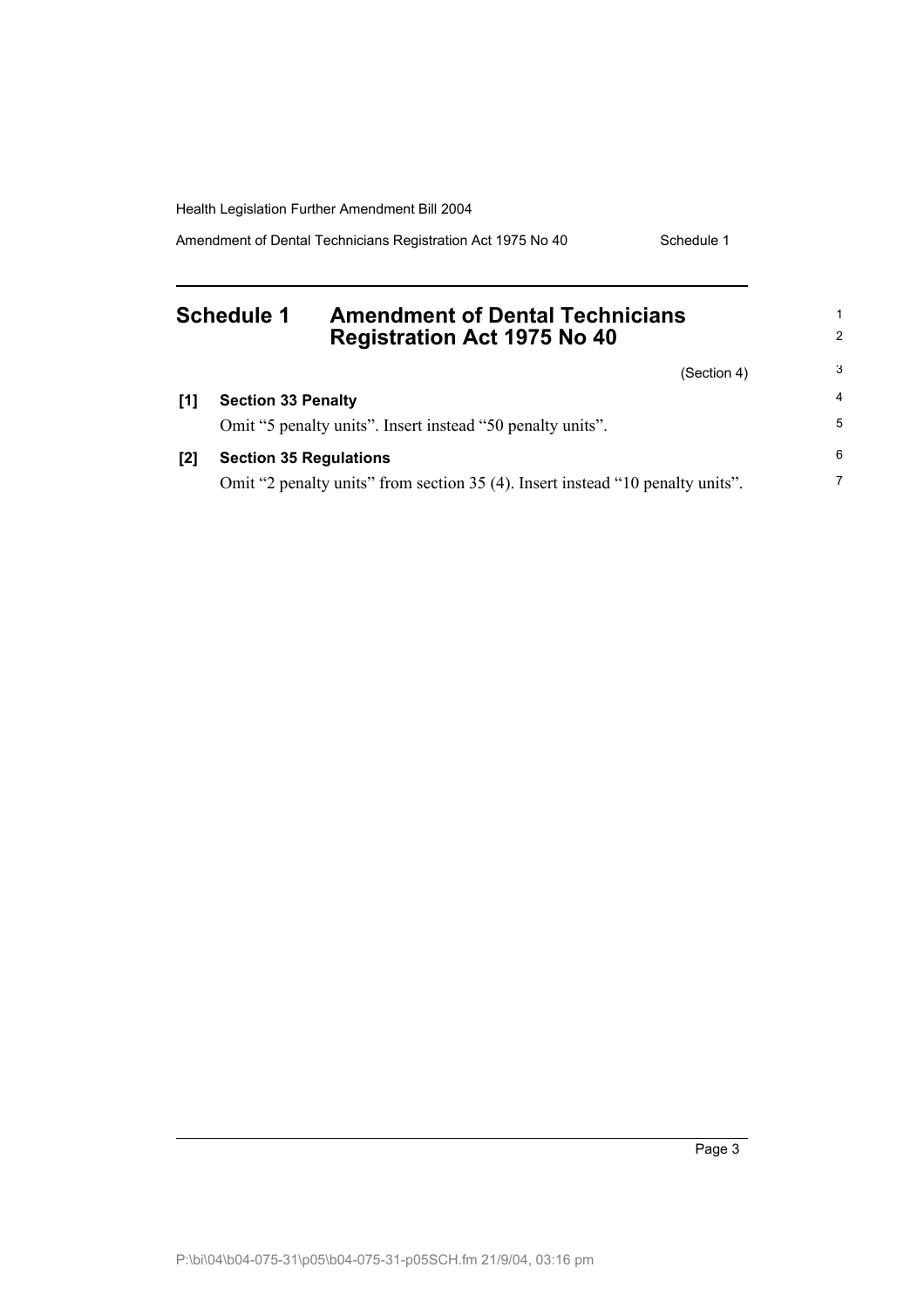### **Schedule 2 Amendment of Health Services Act 1997 No 154**

1 2

|     |                                       | (Section 4)                                                                                                                                     | 3                   |
|-----|---------------------------------------|-------------------------------------------------------------------------------------------------------------------------------------------------|---------------------|
| [1] |                                       | Section 6 What is the public health system?                                                                                                     | 4                   |
|     | Insert at the end of section $6$ (c): |                                                                                                                                                 | 5                   |
|     |                                       | , and                                                                                                                                           | 6                   |
|     | (d)                                   | the Public Health System Support Division of the Health<br>Administration Corporation.                                                          | $\overline{7}$<br>8 |
| [2] |                                       | Section 16 Who constitutes the NSW Health Service?                                                                                              | 9                   |
|     | Insert at the end of section 16 (c):  |                                                                                                                                                 | 10                  |
|     |                                       | , and                                                                                                                                           | 11                  |
|     | (d)                                   | all persons employed in the Public Health System Support<br>Division of the Health Administration Corporation.                                  | 12<br>13            |
| [3] |                                       | Section 116 Transfers of employees in NSW Health Service                                                                                        | 14                  |
|     | Service" from section 116 $(1)$ .     | Omit "of a public health organisation from one position in the NSW Health                                                                       | 15<br>16            |
|     |                                       | Insert instead "in the NSW Health Service from one position in the Service".                                                                    | 17                  |
| [4] | Section 116 (1) (a) (i)               |                                                                                                                                                 | 18                  |
|     |                                       | Insert "that employs the employee" after "by the organisation".                                                                                 | 19                  |
| [5] | <b>Section 116 (2)</b>                |                                                                                                                                                 | 20                  |
|     |                                       | Omit "public health" wherever occurring.                                                                                                        | 21                  |
| [6] |                                       | Chapter 10 Administration of the public health system                                                                                           | 22                  |
|     |                                       | Insert after the matter relating to Part 1 in the Introduction to the Chapter:                                                                  | 23                  |
|     |                                       | Part 1A enables the Health Administration Corporation (the                                                                                      | 24<br>25            |
|     |                                       | Corporation) to provide health support services to public health<br>organisations and, with the Minister's approval, to provide health support  | 26                  |
|     |                                       | services or corporate or other services, by contract or agreement, to                                                                           | 27<br>28            |
|     |                                       | other persons. A Public Health System Support Division of the<br>Corporation is established and the persons employed in that Division are       | 29                  |
|     |                                       | employed in connection with public health organisations and the public                                                                          | 30                  |
|     |                                       | hospitals that they control and are to carry out the Corporation's function<br>of providing health support services to those organisations. The | 31<br>32            |
|     |                                       | Corporation may delegate its functions under Part 1A to a person or an                                                                          | 33                  |
|     |                                       | appointed body. The Director-General may transfer staff of a public                                                                             | 34<br>35            |
|     |                                       | health organisation to the Corporation for the purpose of exercising<br>those functions and the Director-General may authorise the Corporation  | 36                  |
|     |                                       | to make use of the services of any of the staff of a public health                                                                              | 37                  |

to make use of the services of any of the staff of a public health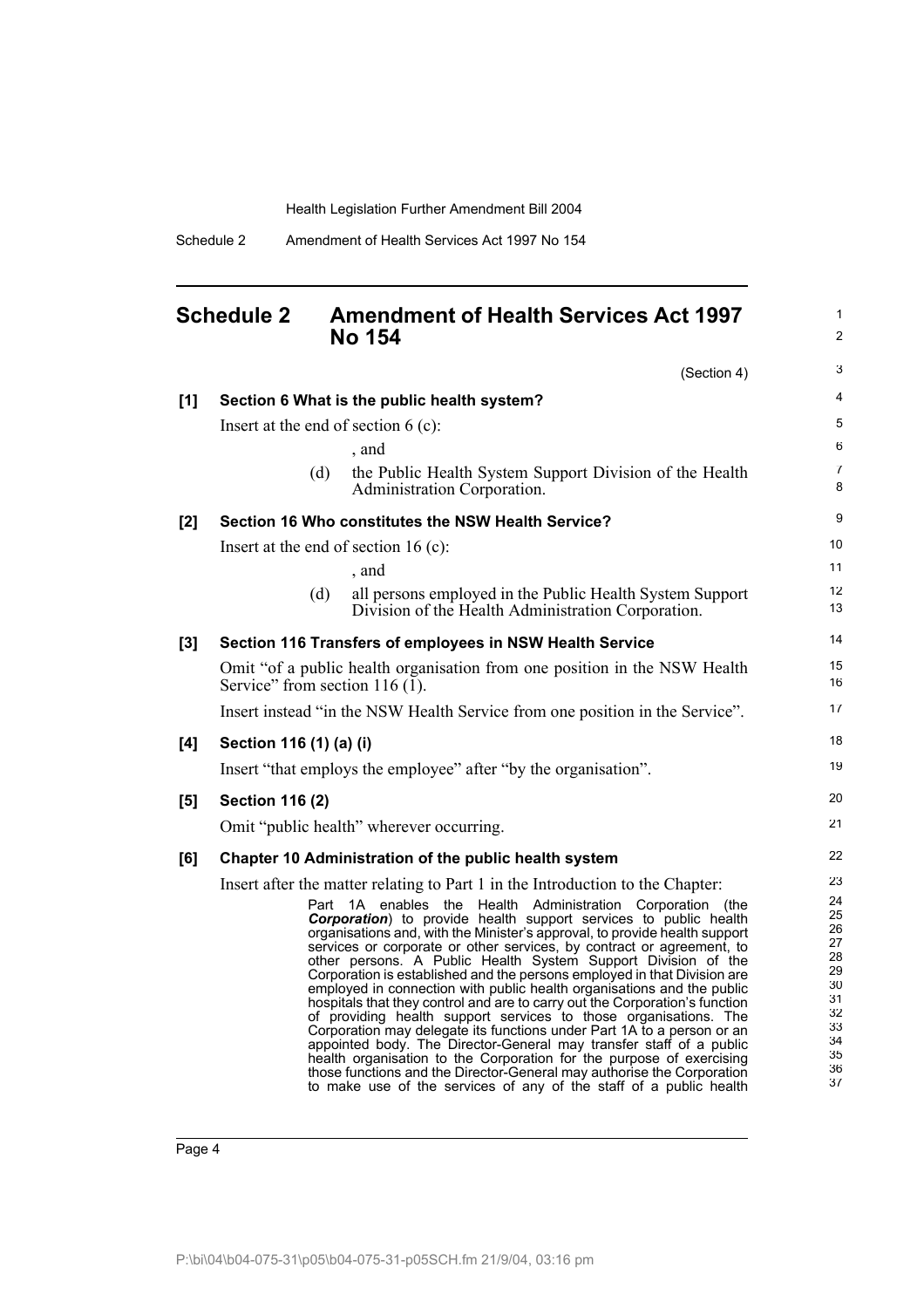Amendment of Health Services Act 1997 No 154 Schedule 2

|       |      |                      | organisation. The Minister may require a public health organisation to<br>acquire health support services from the Corporation or some other<br>specified person.                                                                                                                      | $\frac{1}{2}$<br>3       |
|-------|------|----------------------|----------------------------------------------------------------------------------------------------------------------------------------------------------------------------------------------------------------------------------------------------------------------------------------|--------------------------|
| $[7]$ |      |                      | Chapter 10, Part 1A                                                                                                                                                                                                                                                                    | 4                        |
|       |      | Insert after Part 1: |                                                                                                                                                                                                                                                                                        | 5                        |
|       |      |                      | Part 1A Provision of health support services                                                                                                                                                                                                                                           | 6                        |
|       | 126A |                      | <b>Definitions</b>                                                                                                                                                                                                                                                                     | $\overline{7}$           |
|       |      |                      | In this Part:<br><i>appointed body</i> means a committee, board or other body of<br>persons appointed under section 126C by the Corporation.<br><b>Corporation</b> means the Health Administration Corporation.<br>Note. The term health support service is defined in the Dictionary. | 8<br>9<br>10<br>11<br>12 |
|       | 126B |                      | Corporation to provide health support services                                                                                                                                                                                                                                         | 13                       |
|       |      | (1)                  | The Corporation may provide health support services to public<br>health organisations and the public hospitals that they control.                                                                                                                                                      | 14<br>15                 |
|       |      | (2)                  | There is established a Public Health System Support Division in<br>the Corporation.                                                                                                                                                                                                    | 16<br>17                 |
|       |      | (3)                  | The persons employed by the Corporation in the Public Health<br>System Support Division are employed in connection with public<br>health organisations and the public hospitals that they control and<br>are to carry out the Corporation's function under subsection (1).             | 18<br>19<br>20<br>21     |
|       |      | (4)                  | The Corporation may also, with the approval of the Minister,<br>make and enter into contracts or agreements with any person<br>other than a public health organisation for the provision of health<br>support services or corporate or other services to that person.                  | 22<br>23<br>24<br>25     |
|       |      | (5)                  | The Corporation may determine the fees and charges payable for<br>any service provided by or on behalf of the Corporation under<br>this section.                                                                                                                                       | 26<br>27<br>28           |
|       |      | (6)                  | The Corporation may delegate its functions under this section to<br>a person or appointed body.                                                                                                                                                                                        | 29<br>30                 |
|       |      | (7)                  | A delegate may subdelegate to any person or appointed body<br>some or all of any function delegated under this section if the<br>delegate is authorised in writing to do so by the delegator.                                                                                          | 31<br>32<br>33           |
|       |      | (8)                  | Section 21 of the <i>Health Administration Act 1982</i> does not apply<br>in relation to the functions under this section.                                                                                                                                                             | 34<br>35                 |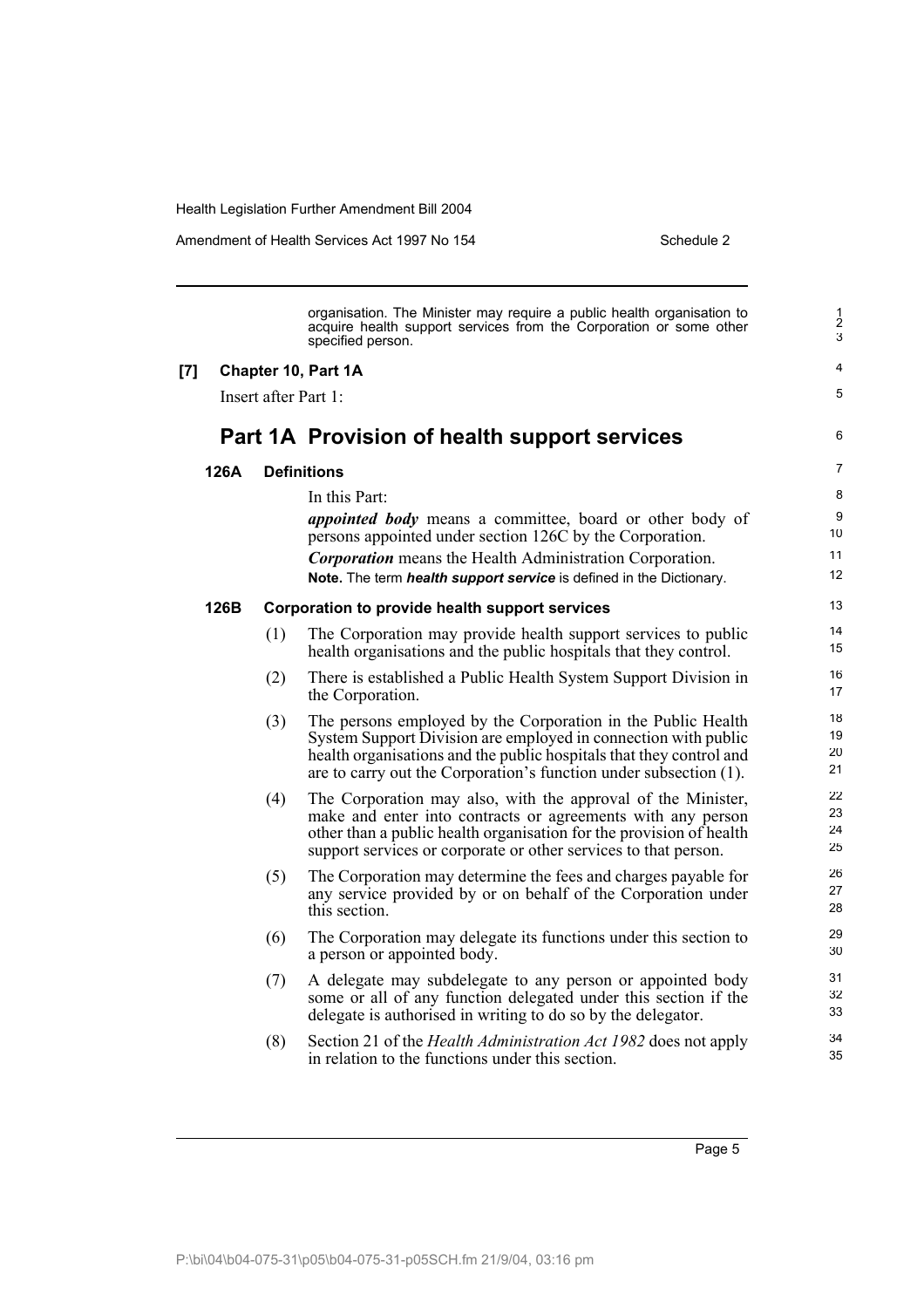|      | (9) | Nothing in this section limits the Corporation's functions under<br>this or any other Act or law.                                                                                                                                                                                                                                           | $\mathbf{1}$<br>2          |
|------|-----|---------------------------------------------------------------------------------------------------------------------------------------------------------------------------------------------------------------------------------------------------------------------------------------------------------------------------------------------|----------------------------|
| 126C |     | <b>Appointed bodies</b>                                                                                                                                                                                                                                                                                                                     | 3                          |
|      | (1) | The Corporation may appoint a committee, board or other body<br>for the purposes of this Part.                                                                                                                                                                                                                                              | 4<br>5                     |
|      | (2) | An appointed body is to consist of such members appointed by<br>the Corporation as the Corporation thinks fit.                                                                                                                                                                                                                              | 6<br>7                     |
|      | (3) | The procedure of an appointed body is to be determined by the<br>Corporation or (subject to any determination of the Corporation)<br>by the appointed body.                                                                                                                                                                                 | 8<br>9<br>10               |
|      | (4) | A member of an appointed body holds office for such period (not<br>exceeding 5 years) as is specified in the member's instrument of<br>appointment, but is eligible (if otherwise qualified) for<br>re-appointment.                                                                                                                         | 11<br>12<br>13<br>14       |
|      | (5) | The Corporation may terminate the appointment of a member of<br>an appointed body at any time for any or no reason by notice in<br>writing to the member.                                                                                                                                                                                   | 15<br>16<br>17             |
|      | (6) | A member of an appointed body is entitled to such fees and<br>allowances as the Corporation may determine from time to time.                                                                                                                                                                                                                | 18<br>19                   |
|      | (7) | A member of an appointed body is not personally liable for any<br>act or omission done or omitted to be done in good faith for the<br>purposes of this Part.                                                                                                                                                                                | 20<br>21<br>22             |
|      | (8) | If subsection (7) prevents liability attaching to a member of an<br>appointed body, the liability attaches instead to the Corporation.                                                                                                                                                                                                      | 23<br>24                   |
| 126D |     | <b>Transfer of staff to Corporation</b>                                                                                                                                                                                                                                                                                                     | 25                         |
|      | (1) | The Director-General may, by order in writing, transfer such of<br>the staff of a public health organisation as are specified in the<br>order (either individually or by reference to a class of persons) to<br>the Corporation for the purpose of exercising the Corporation's<br>function under section 126B (1).                         | 26<br>27<br>28<br>29<br>30 |
|      | (2) | The members of staff of a public health organisation who are<br>transferred to the Corporation by such an order are to be regarded<br>for all purposes as having become employees of the Corporation,<br>in accordance with the terms of the order, on a day specified in<br>the order as being the day on which the transfer takes effect. | 31<br>32<br>33<br>34<br>35 |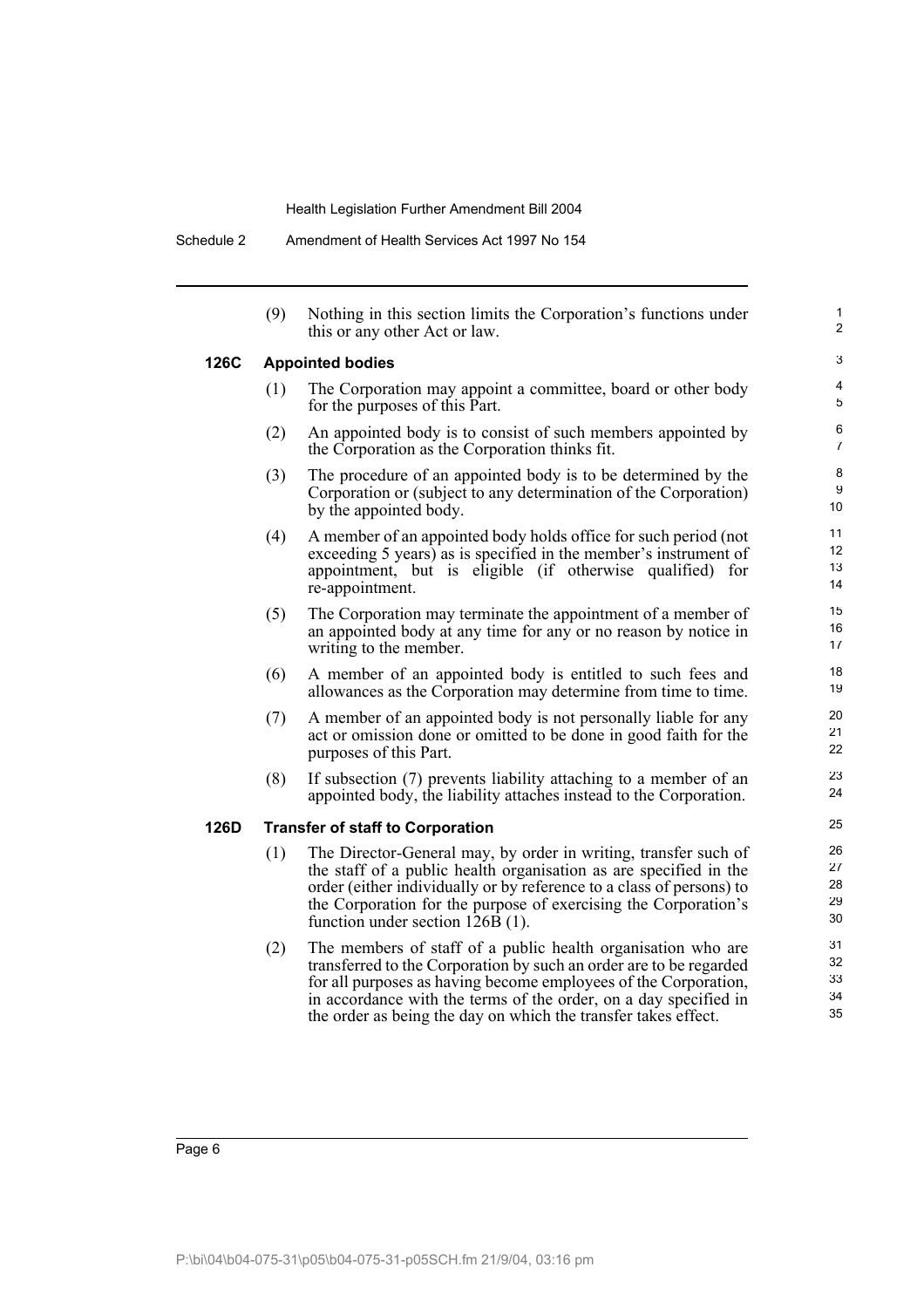Amendment of Health Services Act 1997 No 154 Schedule 2

- (3) A person who is a member of staff of a public health organisation and who is transferred under this section:
	- (a) is (until other provision is duly made by this or any other Act or law) to be employed in accordance with any relevant statutory provisions, awards, agreements and determinations that would have applied to the person if the person had not been transferred but had instead remained as a member of the staff of the public health organisation from which the person was transferred, and
	- (b) retains any rights to annual leave, extended service leave, sick leave, and other forms of leave, accrued or accruing in the person's employment with the public health organisation, and
	- (c) retains any other right or entitlement that may be prescribed for the purposes of this section, and
	- (d) is not entitled to receive any payment or other benefit merely because the person ceases to be a member of staff of the public health organisation, and
	- (e) is not entitled to claim, both under this Act and under any other Act or law, dual benefits of the same kind for the same period of service, and
	- (f) is employed in the Public Health System Support Division of the Corporation.

#### **126E Corporation may use staff of public health organisation**

- (1) The Director-General may, by order in writing, authorise the Corporation to make use of the services of such of the staff of a public health organisation as are specified in the order (either individually or by reference to a class of persons) for the purpose of exercising the Corporation's functions under section 126B.
- (2) Staff that are subject to an order under subsection (1) are subject to the control and direction of the Corporation to the extent specified or referred to in that order.
- (3) An order under subsection (1) may specify that staff are to be subject to the control and direction of the Corporation on a full-time and ongoing basis.
- (4) Except in so far as an order under subsection (1) otherwise provides, the Corporation may, by instrument in writing, authorise another person or appointed body to exercise the control and direction of any staff that are subject to the order, and may, in like manner, revoke, wholly or in part, any such authority.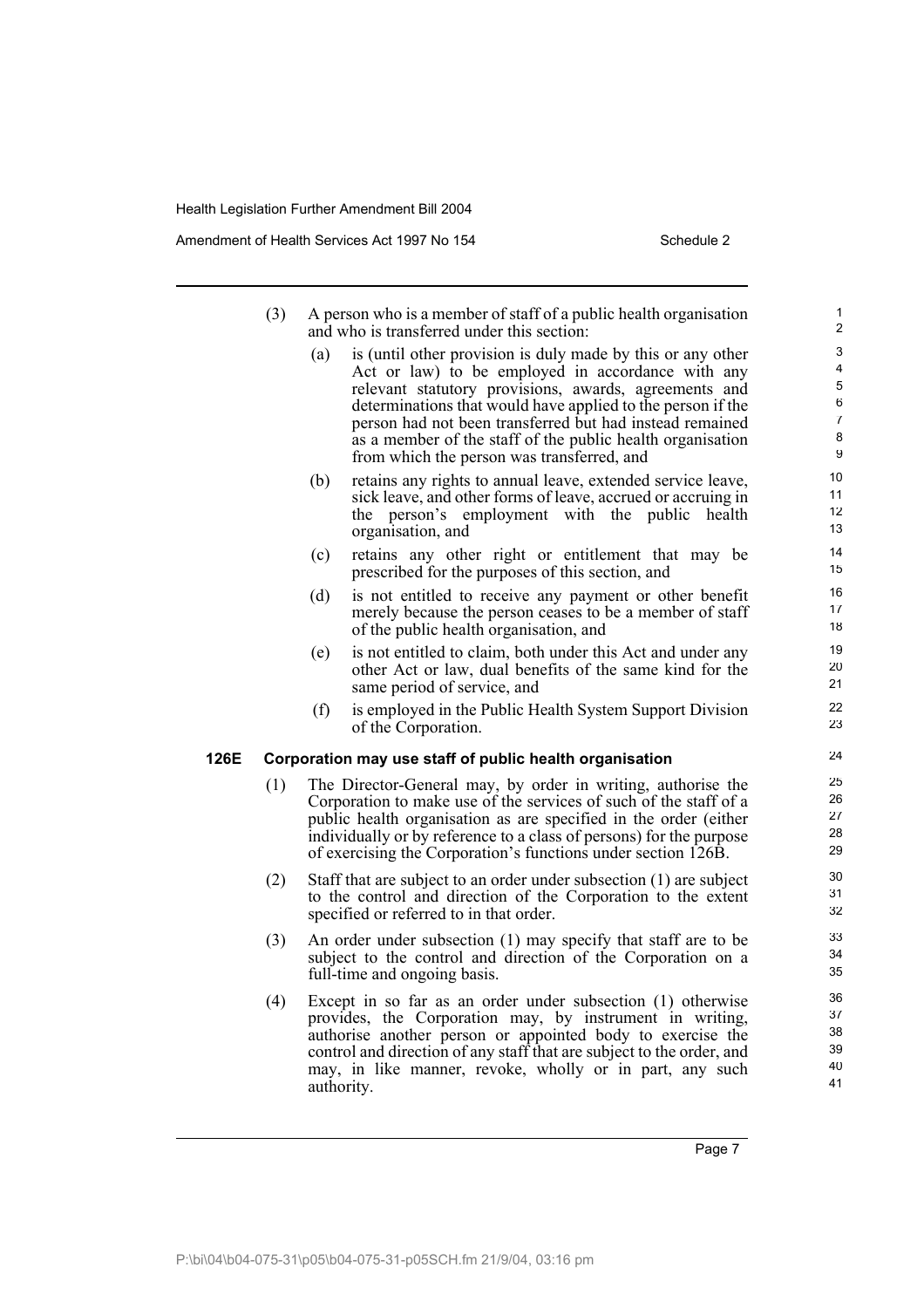Schedule 2 Amendment of Health Services Act 1997 No 154

|      | (5) | Staff that are subject to an order under subsection (1) remain<br>members of staff of the public health organisation and do not<br>become employees of the Corporation despite any other<br>provision of this Act or of any other law or of any provision of<br>the order.                                                                                                                                                                                                                                                                                                                                                 | 1<br>2<br>3<br>4<br>5                              |
|------|-----|----------------------------------------------------------------------------------------------------------------------------------------------------------------------------------------------------------------------------------------------------------------------------------------------------------------------------------------------------------------------------------------------------------------------------------------------------------------------------------------------------------------------------------------------------------------------------------------------------------------------------|----------------------------------------------------|
|      | (6) | This section is not limited by section 7 of the <i>Health</i><br>Administration Act 1982.                                                                                                                                                                                                                                                                                                                                                                                                                                                                                                                                  | 6<br>$\overline{7}$                                |
| 126F |     | <b>Obligations and rights under Occupational Health and Safety</b><br>Act 2000 and other legislation                                                                                                                                                                                                                                                                                                                                                                                                                                                                                                                       | 8<br>9                                             |
|      | (1) | For the purposes of the <i>Occupational Health and Safety Act</i> 2000<br>and the employer liability legislation, the Corporation has the<br>functions and liabilities of an employer in respect of a person who<br>is the subject of an order under section $126E(1)$ .                                                                                                                                                                                                                                                                                                                                                   | 10<br>11<br>12<br>13                               |
|      | (2) | A public health organisation, and any person concerned in the<br>management of the organisation, is not liable for an offence under<br>the Occupational Health and Safety Act 2000 or the employer<br>liability legislation arising out of an act or omission done or<br>omitted to be done by a member of staff of that organisation<br>while the member of staff is under the control and direction of the<br>Corporation, but only if that liability attaches solely because the<br>member of staff is an employee of the public health organisation<br>or of a person concerned in the management of the organisation. | 14<br>15<br>16<br>17<br>18<br>19<br>20<br>21<br>22 |
|      | (3) | In this section:                                                                                                                                                                                                                                                                                                                                                                                                                                                                                                                                                                                                           | 23                                                 |
|      |     | <i>employer liability legislation means:</i>                                                                                                                                                                                                                                                                                                                                                                                                                                                                                                                                                                               | 24                                                 |
|      |     | instruments under the Occupational Health and Safety<br>(a)<br><i>Act 2000</i> , and                                                                                                                                                                                                                                                                                                                                                                                                                                                                                                                                       | 25<br>26                                           |
|      |     | associated occupational health and safety legislation<br>(b)<br>within the meaning of that Act, and                                                                                                                                                                                                                                                                                                                                                                                                                                                                                                                        | 27<br>28                                           |
|      |     | (c)<br>any other Act or instrument under an Act that makes an<br>employer liable for an act or omission of an employee, or<br>for an act or omission of the employer in relation to an<br>employee, being a law prescribed by the regulations for the<br>purposes of this section.                                                                                                                                                                                                                                                                                                                                         | 29<br>30<br>31<br>32<br>33                         |
| 126G |     | Minister may direct public health organisation to enter contracts<br>with Corporation and others                                                                                                                                                                                                                                                                                                                                                                                                                                                                                                                           | 34<br>35                                           |
|      | (1) | The Minister may, by order in writing, from time to time:                                                                                                                                                                                                                                                                                                                                                                                                                                                                                                                                                                  | 36                                                 |
|      |     | require a public health organisation to acquire specified<br>(a)<br>health support services from the Corporation or some other<br>specified person if and when such services are required,<br>and                                                                                                                                                                                                                                                                                                                                                                                                                          | 37<br>38<br>39<br>40                               |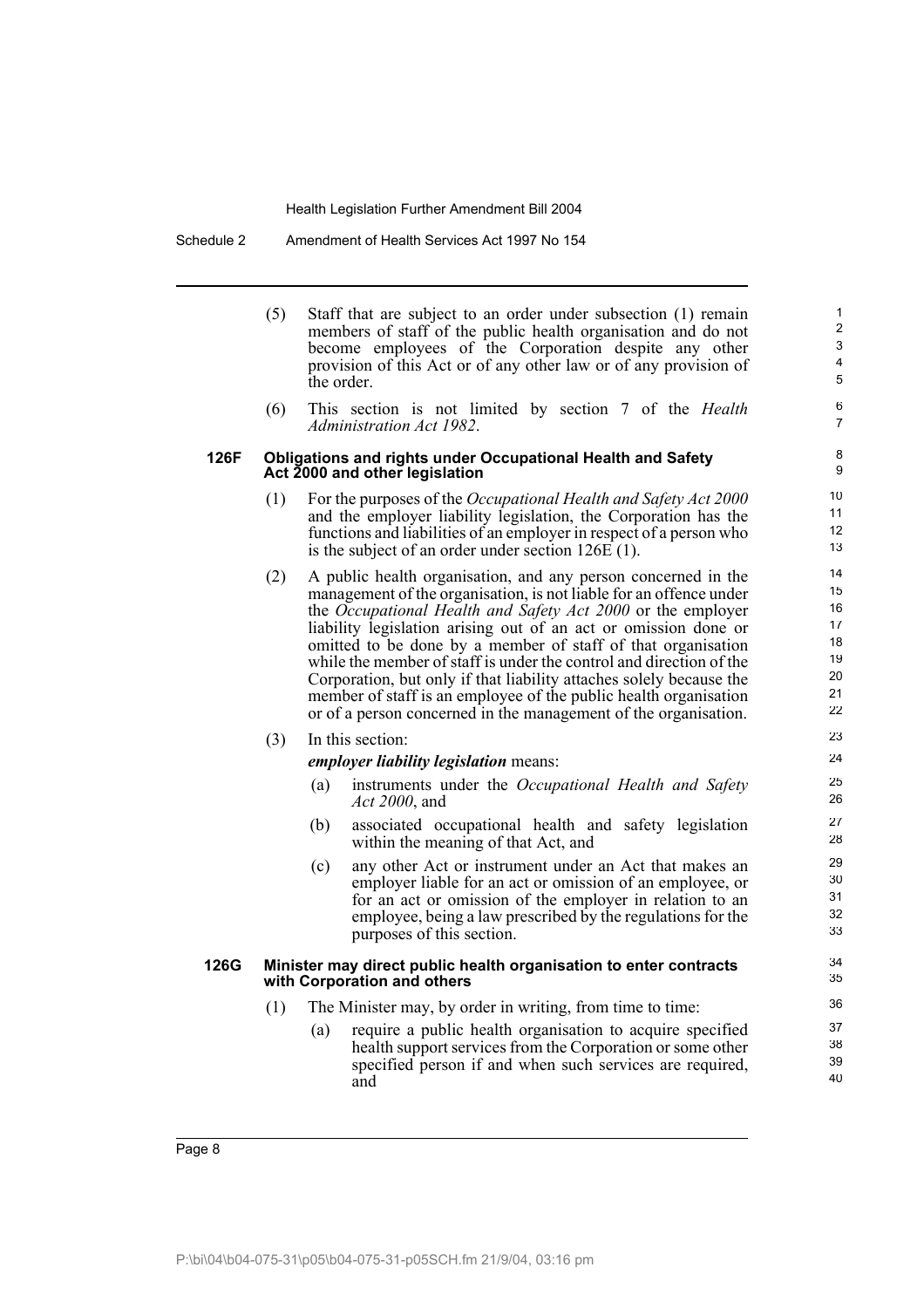Amendment of Health Services Act 1997 No 154 Schedule 2

|     |                   | (b)<br>give a public health organisation any necessary directions<br>for the purposes of paragraph (a).                                                                                                                             | 1<br>$\overline{2}$  |
|-----|-------------------|-------------------------------------------------------------------------------------------------------------------------------------------------------------------------------------------------------------------------------------|----------------------|
|     | (2)               | The following conduct is specifically authorised by this Act for<br>the purposes of the <i>Trade Practices Act 1974</i> of the<br>Commonwealth and the Competition Code of New South Wales:                                         | 3<br>4<br>5          |
|     |                   | a requirement or direction of the Minister given under<br>(a)<br>subsection $(1)$ ,                                                                                                                                                 | 6<br>$\overline{7}$  |
|     |                   | the entering or making of a contract, agreement,<br>(b)<br>arrangement or understanding as the result of such a<br>requirement or direction,                                                                                        | 8<br>9<br>10         |
|     |                   | conduct authorised or required by or under the terms or<br>(c)<br>conditions of any such contract, agreement, arrangement<br>or understanding,                                                                                      | 11<br>12<br>13       |
|     |                   | (d)<br>any conduct of the Corporation in carrying out its<br>functions or exercising its powers under this Part,                                                                                                                    | 14<br>15             |
|     |                   | any conduct of a public health organisation, its agents, a<br>(e)<br>person concerned in the management of the organisation or<br>a person who is engaged or employed by the organisation:                                          | 16<br>17<br>18       |
|     |                   | in relation to obtaining health support services in<br>(i)<br>accordance with this Part, or                                                                                                                                         | 19<br>20             |
|     |                   | in complying with a requirement or direction of the<br>(ii)<br>Minister given under subsection (1).                                                                                                                                 | 21<br>22             |
|     | (3)               | Conduct authorised by subsection (2) is authorised only to the<br>extent (if any) that it would otherwise contravene Part IV of the<br>Trade Practices Act 1974 of the Commonwealth and the<br>Competition Code of New South Wales. | 23<br>24<br>25<br>26 |
| [8] |                   | <b>Schedule 7 Savings and transitional provisions</b>                                                                                                                                                                               | 27                   |
|     |                   | Insert at the end of clause $1(1)$ :                                                                                                                                                                                                | 28                   |
|     |                   | <i>Health Legislation Further Amendment Act 2004</i> (but only to the<br>extent that it amends this Act)                                                                                                                            | 29<br>30             |
| [9] | <b>Dictionary</b> |                                                                                                                                                                                                                                     | 31                   |
|     |                   | Omit "supply" from paragraph (b) of the definition of <i>health support service</i> .                                                                                                                                               | 32                   |
|     |                   | Insert instead "procurement or supply (or both)".                                                                                                                                                                                   | 33                   |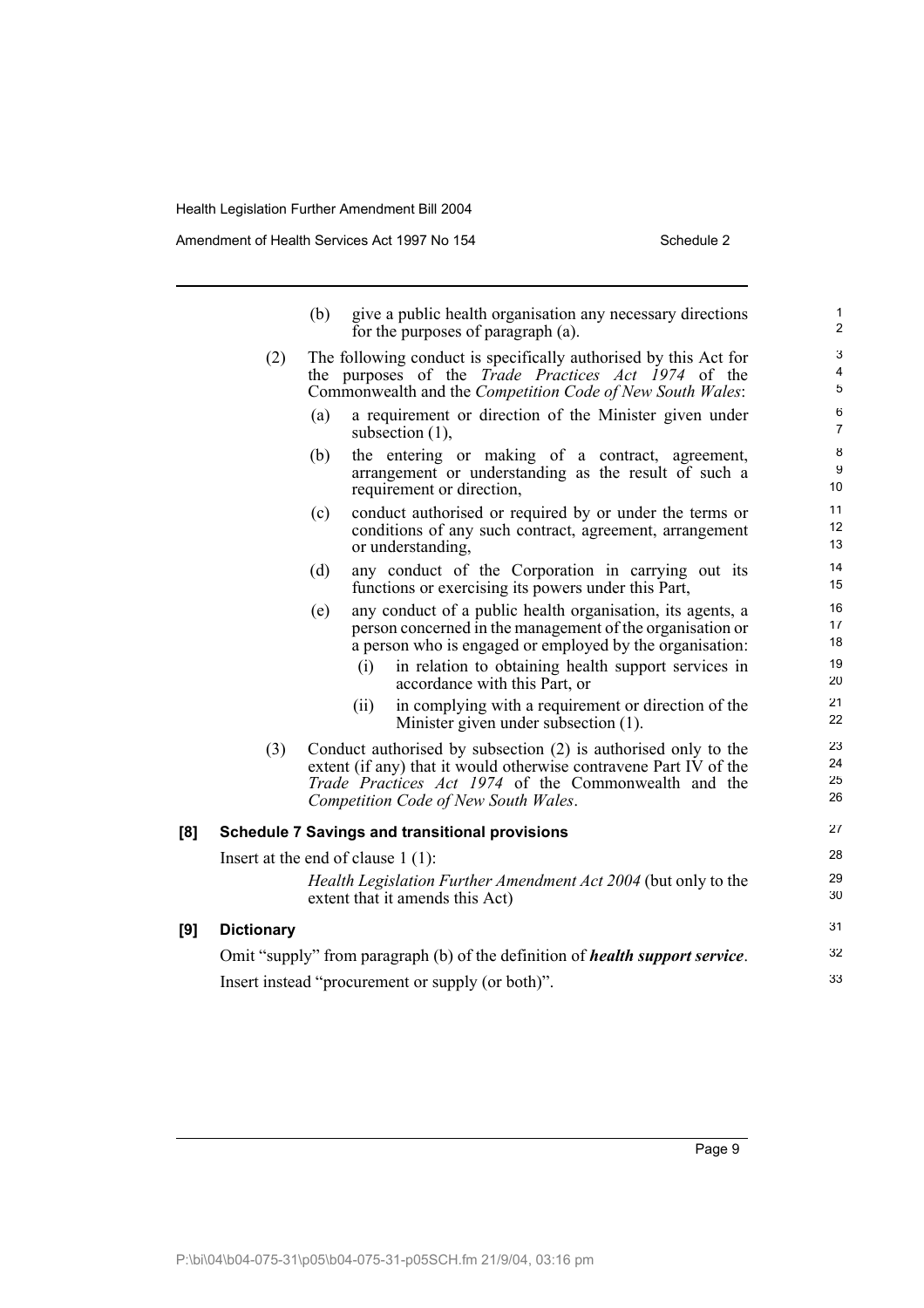|  | Schedule 2 | Amendment of Health Services Act 1997 No 154 |
|--|------------|----------------------------------------------|
|--|------------|----------------------------------------------|

| [10] | Dictionary, definition of "health support service"                             |                |
|------|--------------------------------------------------------------------------------|----------------|
|      | Insert at the end of paragraph (c):                                            | 2              |
|      | $\cdot$ or                                                                     | 3              |
|      | the provision of corporate services to providers of health<br>(d)<br>services. | 4<br>5         |
|      | and includes a service prescribed by the regulations.                          | 6              |
| [11] | Dictionary, definition of "nursing home"                                       | $\overline{7}$ |
|      | Omit "the <i>Nursing Homes Act 1988"</i> .                                     | 8              |
|      | Insert instead "the <i>Public Health Act 1991"</i> .                           | 9              |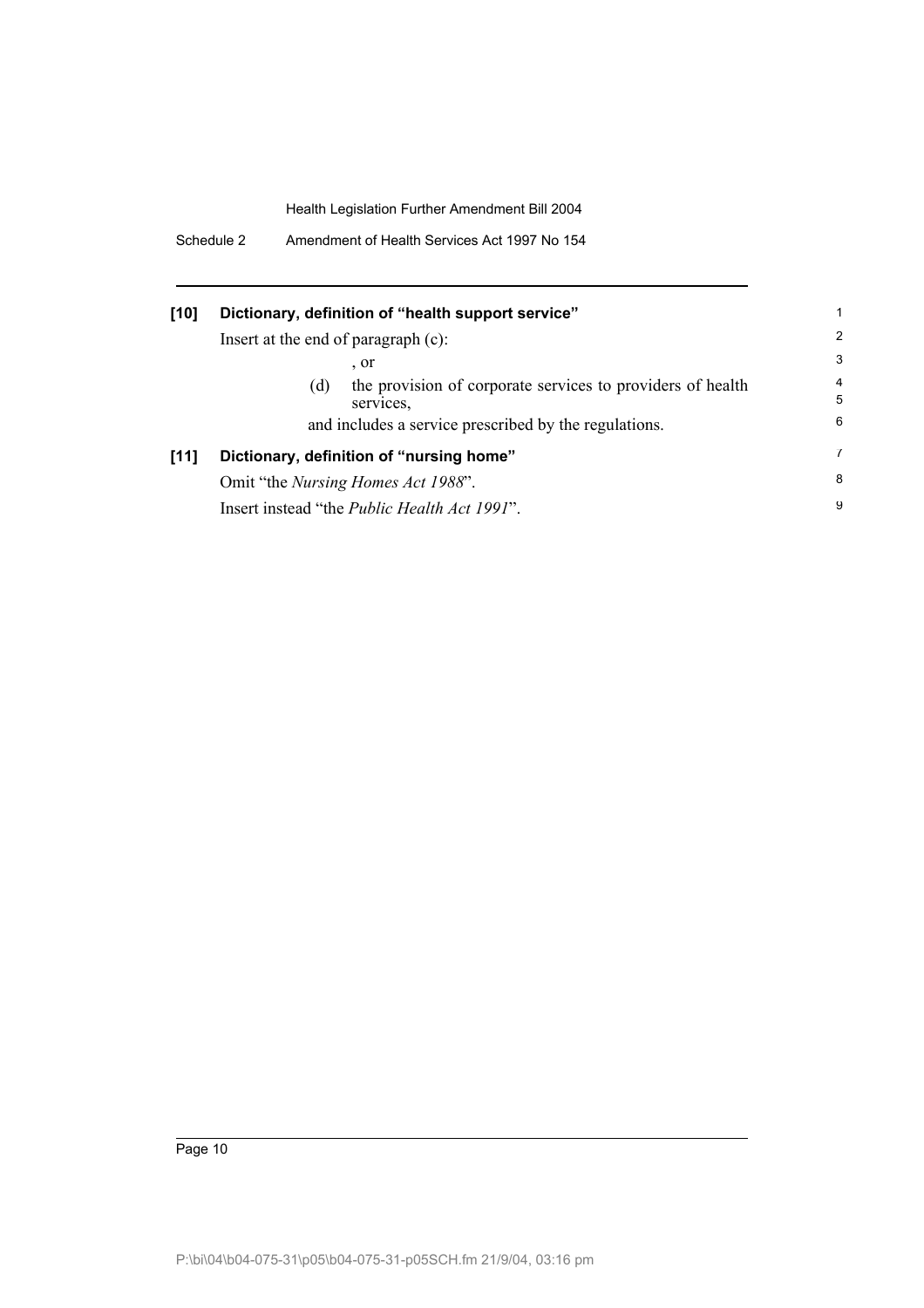Amendment of New South Wales Institute of Psychiatry Act 1964 No 44 Schedule 3

### **Schedule 3 Amendment of New South Wales Institute of Psychiatry Act 1964 No 44**

(Section 4) **[1] Section 2 Definitions** Omit "Part 2 of the *Public Sector Management Act 1988*" from the definition of *Director*. Insert instead "Chapter 2 of the *Public Sector Employment and Management Act 2002*". **[2] Section 2** Insert in alphabetical order: *exercise* a function includes perform a duty. *function* includes a power, authority or duty. **[3] Section 4 Objects of the Institute** Omit ", subject to the approval of the Minister," from section 4 (3). **[4] Section 7 Public Sector Employment and Management Act 2002 not to apply to members other than Director** Omit "*Public Sector Management Act 1988*". Insert instead "*Public Sector Employment and Management Act 2002*". **[5] Sections 20 and 20A** Omit section 20. Insert instead: **20 Staff of Institute** (1) The Director and the staff of the Institute are (subject to this section) to be employed under Chapter 2 of the *Public Sector Employment and Management Act 2002*. (2) The Institute may, with the approval of the Minister, employ such other persons possessing medical, scientific or technical or other para-medical qualifications as may be necessary for carrying out the provisions of this Act. Chapter 2 of the *Public Sector Employment and Management Act 2002* does not apply to the employment of any such staff. (3) Salaries and fees payable pursuant to subsection (2) are to be part of the costs of administration of this Act. 3 4 5 6 7 8 9 10 11 12 13 14 15 16 17 18 19 20  $21$ 22 23 24 25 26 27 28 29 30 31 32

Page 11

1 2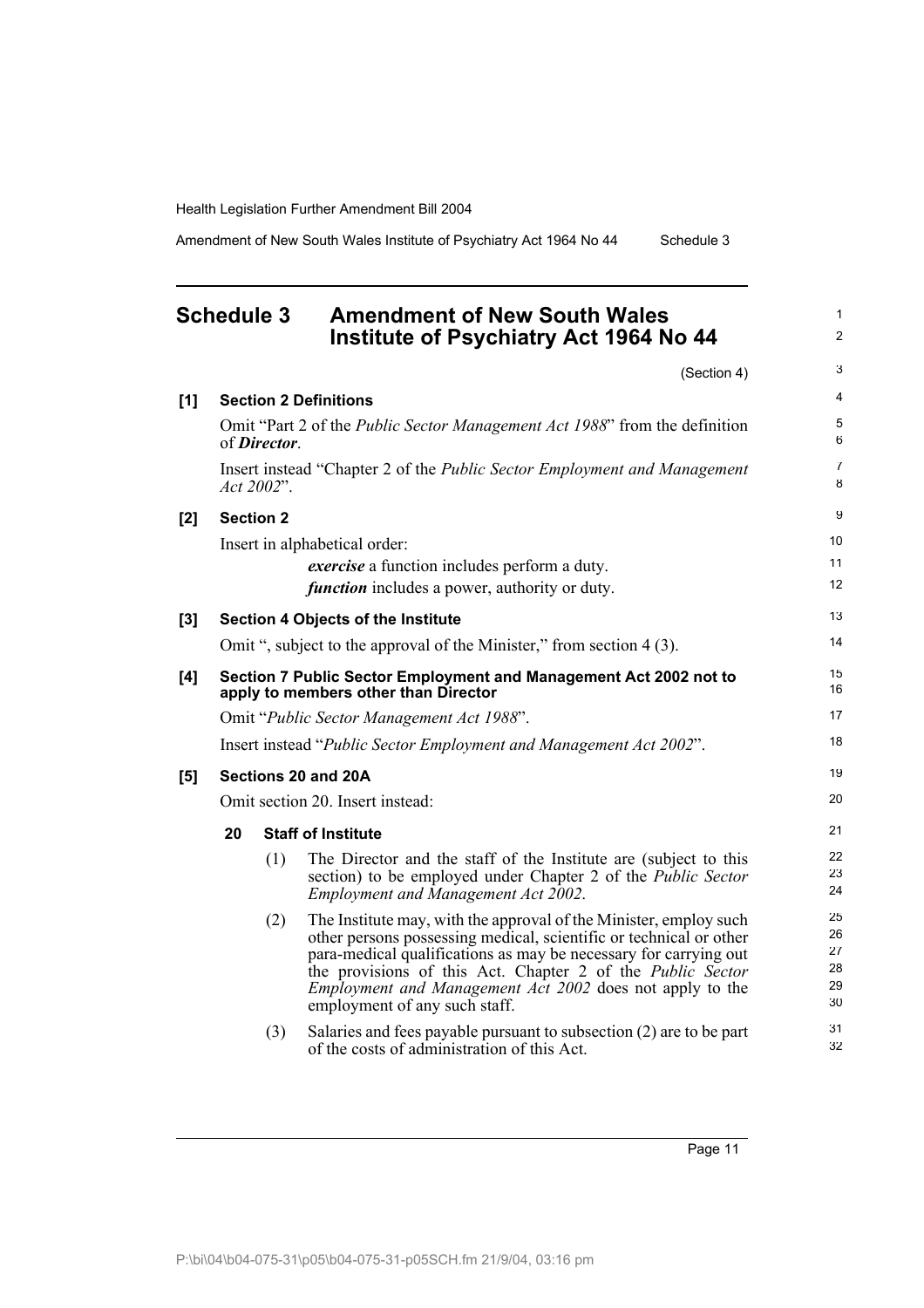Schedule 3 Amendment of New South Wales Institute of Psychiatry Act 1964 No 44

17 18 19

(4) The Institute may arrange for the use of the services of any staff or facilities of a government agency, with the approval of the agency concerned and the Minister. Any person whose services the Institute makes use of under this subsection is, for the purposes of this Act, taken to be a member of staff of the Institute. **20A Delegation** The Institute may delegate the exercise of any function of the Institute under this Act (other than this power of delegation) to: (a) any member of staff of the Institute, or (b) a person of a class prescribed by the regulations. **[6] Schedule 1 Savings and transitional provisions** Insert at the end of clause 1 (1): *Health Legislation Further Amendment Act 2004* (but only to the extent that it amends this Act) **[7] Schedule 1, Part 3** Insert after Part 2: **Part 3 Provisions consequent on enactment of Health Legislation Further Amendment Act 2004 6 Re-enactment of section 20** The substitution of section 20 by the *Health Legislation Further Amendment Act 2004* does not affect the employment (including the terms of employment) of any person employed by the Institute immediately before the substitution of that section.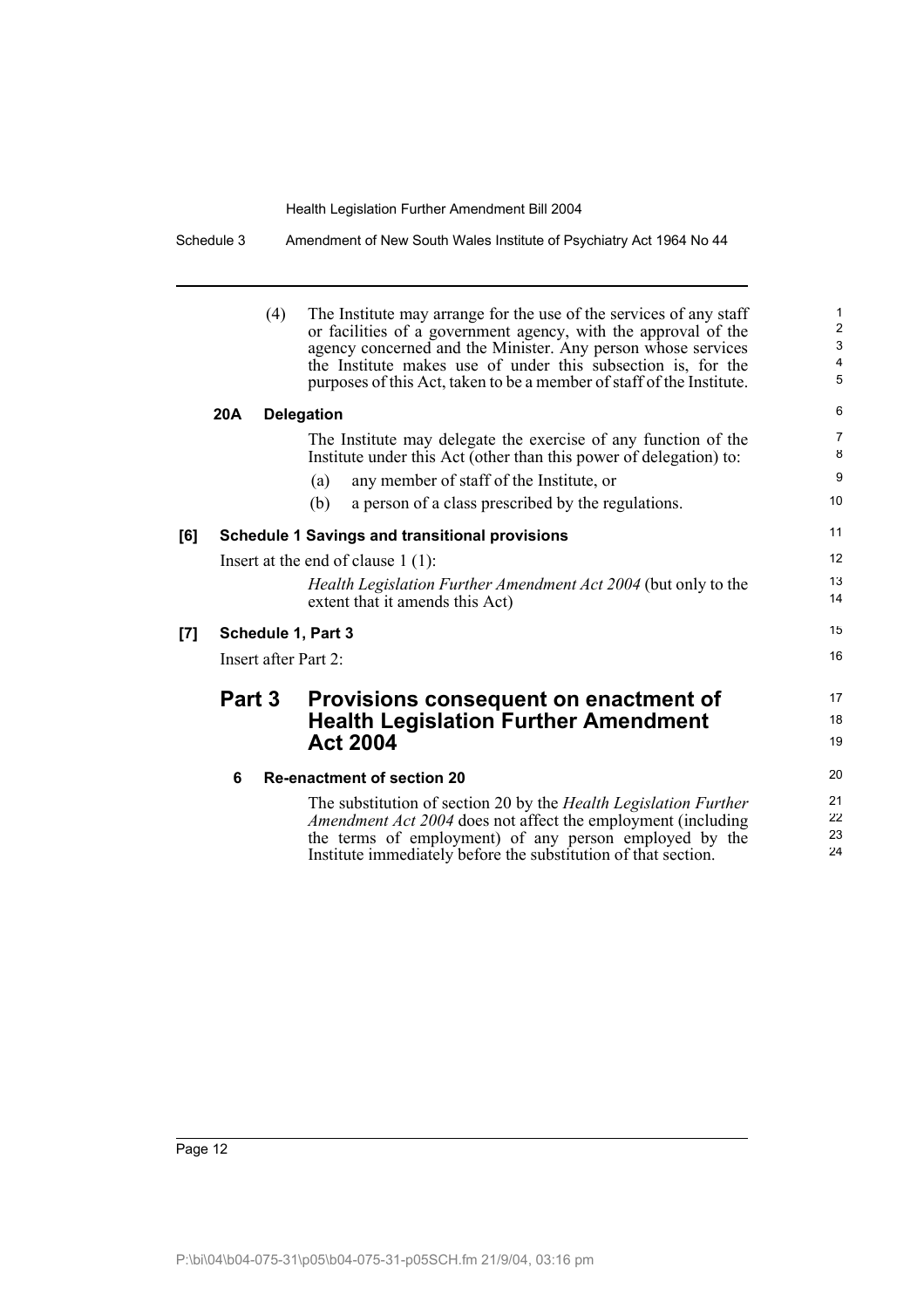$[1]$ 

**[2]** 

Amendment of Optical Dispensers Act 1963 No 35 Schedule 4

### **Schedule 4 Amendment of Optical Dispensers Act 1963 No 35**

(Section 4)

1 2

3

| <b>Section 2 Definitions</b>                                                          |                                                                                                                                                                                                                                                                                                                                                                                                                                    | $\overline{4}$                         |  |  |
|---------------------------------------------------------------------------------------|------------------------------------------------------------------------------------------------------------------------------------------------------------------------------------------------------------------------------------------------------------------------------------------------------------------------------------------------------------------------------------------------------------------------------------|----------------------------------------|--|--|
| Omit the definition of <b>Optical appliance</b> from section $2(1)$ . Insert instead: |                                                                                                                                                                                                                                                                                                                                                                                                                                    |                                        |  |  |
|                                                                                       | <b>Optical appliance means:</b>                                                                                                                                                                                                                                                                                                                                                                                                    | 6                                      |  |  |
| (a)                                                                                   | contact lenses, spectacle lenses or any other appliance<br>designed to correct, remedy or relieve any refractive<br>abnormality or defect of sight, or                                                                                                                                                                                                                                                                             | $\overline{7}$<br>8<br>9               |  |  |
| (b)                                                                                   | contact lenses other than those referred to in paragraph (a).                                                                                                                                                                                                                                                                                                                                                                      | 10 <sup>1</sup>                        |  |  |
| <b>Section 29A</b>                                                                    |                                                                                                                                                                                                                                                                                                                                                                                                                                    | 11                                     |  |  |
| Omit the section. Insert instead:                                                     |                                                                                                                                                                                                                                                                                                                                                                                                                                    | 12                                     |  |  |
| 29A                                                                                   | Supply of optical appliance pursuant to prescription                                                                                                                                                                                                                                                                                                                                                                               | 13                                     |  |  |
|                                                                                       | An optical dispenser must not supply an optical appliance to any<br>person unless:                                                                                                                                                                                                                                                                                                                                                 | 14<br>15                               |  |  |
| (a)                                                                                   | the optical dispenser does so pursuant to a prescription<br>written by a person whom the optical dispenser reasonably<br>believes to be qualified, pursuant to any Act or law, to<br>write a prescription for an optical appliance, for the person<br>who is to use the optical appliance, or                                                                                                                                      | 16<br>17<br>18<br>19<br>20             |  |  |
| (b)                                                                                   | the optical dispenser does so by way of the copying or<br>duplication of an optical appliance, or part of an optical<br>appliance, furnished to the optical dispenser by or on<br>behalf of the person, not being an optical appliance, or<br>part, that the optical dispenser ought reasonably to have<br>suspected had been supplied to the person otherwise than<br>pursuant to a prescription referred to in paragraph (a), or | 21<br>22<br>23<br>24<br>25<br>26<br>27 |  |  |
| (c)                                                                                   | the optical appliance is a contact lens that is not designed<br>to correct, remedy or relieve any refractive abnormality or<br>defect of sight.                                                                                                                                                                                                                                                                                    | 28<br>29<br>30                         |  |  |
|                                                                                       | Maximum penalty: 10 penalty units.                                                                                                                                                                                                                                                                                                                                                                                                 | 31                                     |  |  |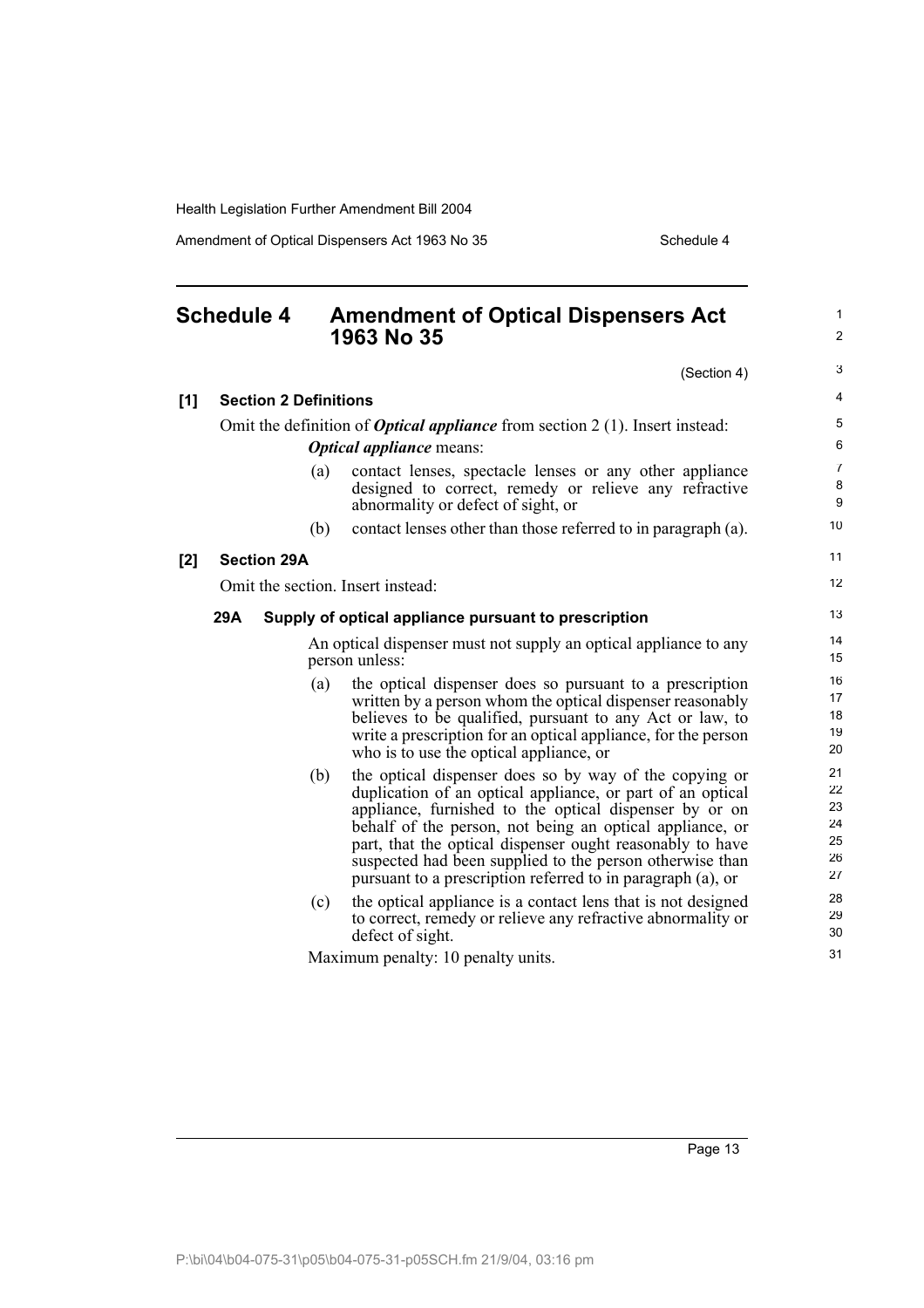Schedule 4 Amendment of Optical Dispensers Act 1963 No 35

| [3] | Section 36 and Schedule 1 |                   |                        | $\mathbf{1}$                                                                                                                                                                          |                |
|-----|---------------------------|-------------------|------------------------|---------------------------------------------------------------------------------------------------------------------------------------------------------------------------------------|----------------|
|     | Insert after section 35:  |                   |                        | 2                                                                                                                                                                                     |                |
|     | 36                        |                   |                        | <b>Savings and transitional provisions</b>                                                                                                                                            | 3              |
|     |                           |                   | Schedule 1 has effect. |                                                                                                                                                                                       | 4              |
|     |                           | <b>Schedule 1</b> |                        | <b>Savings and transitional provisions</b>                                                                                                                                            | 5              |
|     |                           |                   |                        | (Section 36)                                                                                                                                                                          | 6              |
|     | 1                         |                   | <b>Regulations</b>     |                                                                                                                                                                                       | $\overline{7}$ |
|     |                           | (1)               | Acts:                  | The regulations may contain provisions of a savings or<br>transitional nature consequent on the enactment of the following                                                            | 8<br>9<br>10   |
|     |                           |                   |                        | <i>Health Legislation Further Amendment Act 2004</i> (but only to the<br>extent that it amends this Act)                                                                              | 11<br>12       |
|     |                           | (2)               |                        | Any such provision may, if the regulations so provide, take effect<br>from the date of assent to the Act concerned or a later date.                                                   | 13<br>14       |
|     |                           | (3)               |                        | To the extent to which any such provision takes effect from a date<br>that is earlier than the date of its publication in the Gazette, the<br>provision does not operate so as:       | 15<br>16<br>17 |
|     |                           |                   | (a)                    | to affect, in a manner prejudicial to any person (other than<br>the State or an authority of the State), the rights of that<br>person existing before the date of its publication, or | 18<br>19<br>20 |
|     |                           |                   | (b)                    | to impose liabilities on any person (other than the State or<br>an authority of the State) in respect of anything done or<br>omitted to be done before the date of its publication.   | 21<br>22<br>23 |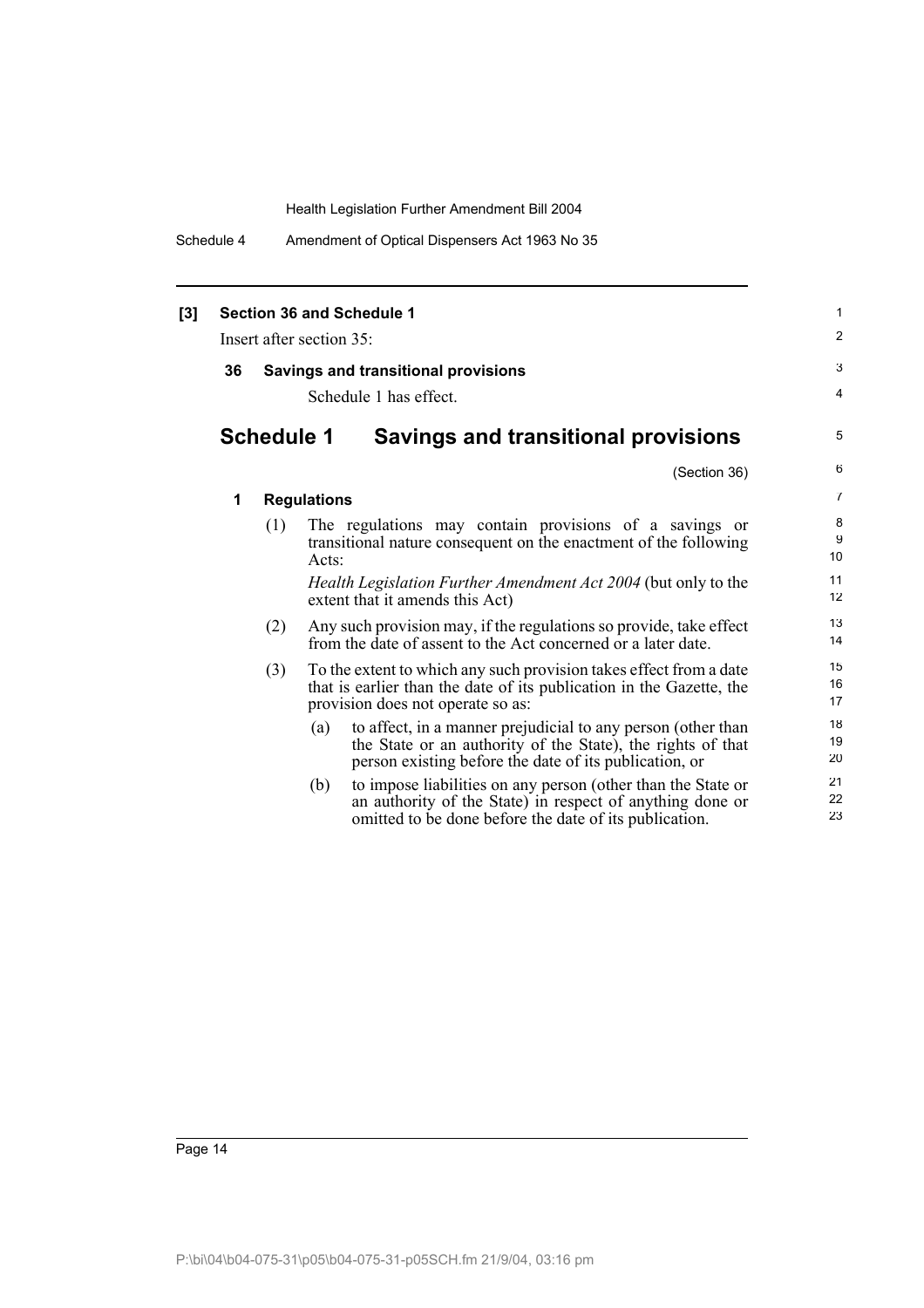Amendment of Public Health Act 1991 No 10 Schedule 5

### **Schedule 5 Amendment of Public Health Act 1991 No 10**

31 32 33

|                                                  |                                                                                                                                                                                                                                       |                              |                                   | (Section 4)                                                                                                                                                                                                                              |  |
|--------------------------------------------------|---------------------------------------------------------------------------------------------------------------------------------------------------------------------------------------------------------------------------------------|------------------------------|-----------------------------------|------------------------------------------------------------------------------------------------------------------------------------------------------------------------------------------------------------------------------------------|--|
| [1]                                              |                                                                                                                                                                                                                                       | <b>Section 3 Definitions</b> |                                   |                                                                                                                                                                                                                                          |  |
| Insert in alphabetical order in section $3(1)$ : |                                                                                                                                                                                                                                       |                              |                                   |                                                                                                                                                                                                                                          |  |
|                                                  | <i>nursing home</i> means a facility at which residential care (within<br>the meaning of the <i>Aged Care Act 1997</i> of the Commonwealth)<br>is provided and in relation to which any one or more of the<br>following is satisfied: |                              |                                   |                                                                                                                                                                                                                                          |  |
|                                                  |                                                                                                                                                                                                                                       |                              | (a)                               | a licence was in force, or an approval of an application for<br>a licence in principle was effective, under the <i>Nursing</i><br><i>Homes Act 1988</i> in relation to the facility immediately<br>before the repeal of that Act,        |  |
|                                                  |                                                                                                                                                                                                                                       |                              | (b)                               | residential care is provided at the facility in relation to an<br>allocated place under the <i>Aged Care Act 1997</i> of the<br>Commonwealth and that place requires a high level of<br>residential care within the meaning of that Act, |  |
|                                                  |                                                                                                                                                                                                                                       |                              | (c)                               | the facility belongs to a class of facilities prescribed by the<br>regulations.                                                                                                                                                          |  |
| [2]                                              |                                                                                                                                                                                                                                       | <b>Section 52</b>            |                                   |                                                                                                                                                                                                                                          |  |
|                                                  |                                                                                                                                                                                                                                       |                              | Omit the section. Insert instead: |                                                                                                                                                                                                                                          |  |
|                                                  | 52<br><b>Nursing requirements for nursing homes</b>                                                                                                                                                                                   |                              |                                   |                                                                                                                                                                                                                                          |  |
|                                                  |                                                                                                                                                                                                                                       | (1)                          |                                   | A person who operates a nursing home must:                                                                                                                                                                                               |  |
|                                                  |                                                                                                                                                                                                                                       |                              | (a)                               | ensure that a registered nurse is on duty in the nursing<br>home at all times, and                                                                                                                                                       |  |
|                                                  |                                                                                                                                                                                                                                       |                              | (b)                               | ensure that a registered nurse is appointed as a director of<br>nursing of the nursing home, and                                                                                                                                         |  |
|                                                  |                                                                                                                                                                                                                                       |                              | (c)                               | ensure that any vacancy in the position of director of<br>nursing of the nursing home is filled within 7 days.                                                                                                                           |  |
|                                                  |                                                                                                                                                                                                                                       |                              |                                   | Maximum penalty: 20 penalty units.                                                                                                                                                                                                       |  |
|                                                  |                                                                                                                                                                                                                                       | (2)                          |                                   | The regulations may prescribe the minimum necessary<br>qualifications for a registered nurse to be appointed as a director<br>of nursing at a nursing home.                                                                              |  |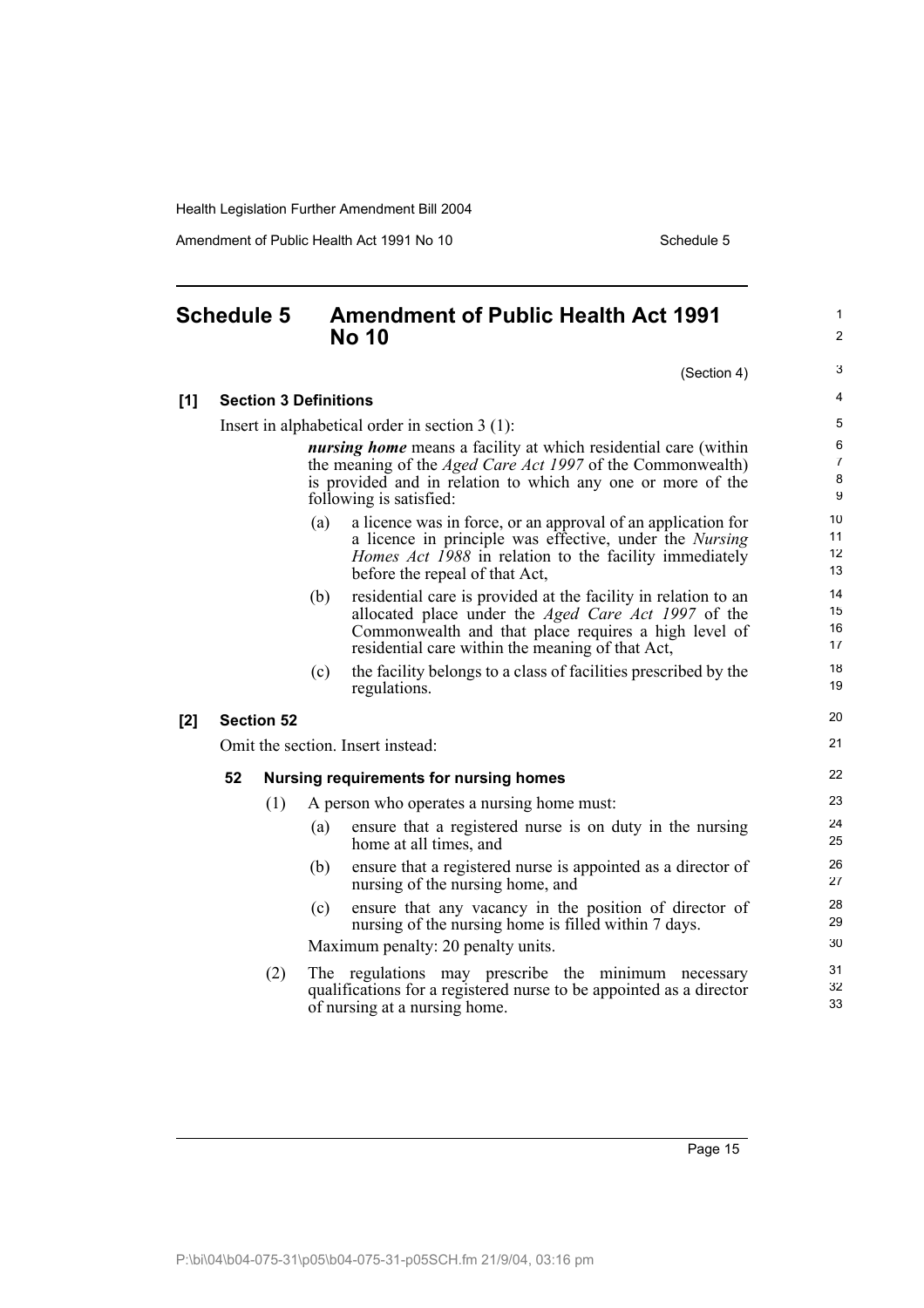Schedule 5 Amendment of Public Health Act 1991 No 10

|     | (3)                  | In this section:                                                                                                                                                                                                                                 | $\mathbf{1}$         |
|-----|----------------------|--------------------------------------------------------------------------------------------------------------------------------------------------------------------------------------------------------------------------------------------------|----------------------|
|     |                      | <i>director of nursing</i> of a nursing home means the registered nurse<br>responsible for care of the residents of the nursing home.                                                                                                            | $\overline{2}$<br>3  |
|     |                      | <i>registered nurse</i> has the same meaning as in the <i>Nurses and</i>                                                                                                                                                                         | $\overline{4}$       |
|     |                      | Midwives Act 1991.                                                                                                                                                                                                                               | 5                    |
| [3] |                      | <b>Section 68 Definitions</b>                                                                                                                                                                                                                    | 6                    |
|     |                      | Omit "within the meaning of the <i>Nursing Homes Act 1988</i> " from paragraph (e)<br>of the definition of <i>hospital</i> .                                                                                                                     | $\overline{7}$<br>8  |
| [4] |                      | <b>Schedule 4 Savings and transitional provisions</b>                                                                                                                                                                                            | 9                    |
|     |                      | Insert at the end of clause $1 (2A)$ :                                                                                                                                                                                                           | 10                   |
|     |                      | Health Legislation Further Amendment Act 2004 (but only to the                                                                                                                                                                                   | 11                   |
|     |                      | extent that it amends this Act or repeals the Nursing Homes<br>Act 1988)                                                                                                                                                                         | 12<br>13             |
| [5] | Schedule 4, Part 6   |                                                                                                                                                                                                                                                  | 14                   |
|     | Insert after Part 5: |                                                                                                                                                                                                                                                  | 15                   |
|     | Part 6               | Provision consequent on the repeal of the                                                                                                                                                                                                        | 16                   |
|     |                      | <b>Nursing Homes Act 1988</b>                                                                                                                                                                                                                    | 17                   |
|     | 19                   | Reference to nursing homes in other Acts, instruments or<br>documents                                                                                                                                                                            | 18<br>19             |
|     |                      | A reference in any other Act, statutory instrument or other<br>document to a nursing home within the meaning of the <i>Nursing</i><br><i>Homes Act 1988</i> is taken to include a reference to a nursing home<br>within the meaning of this Act. | 20<br>21<br>22<br>23 |
|     |                      |                                                                                                                                                                                                                                                  |                      |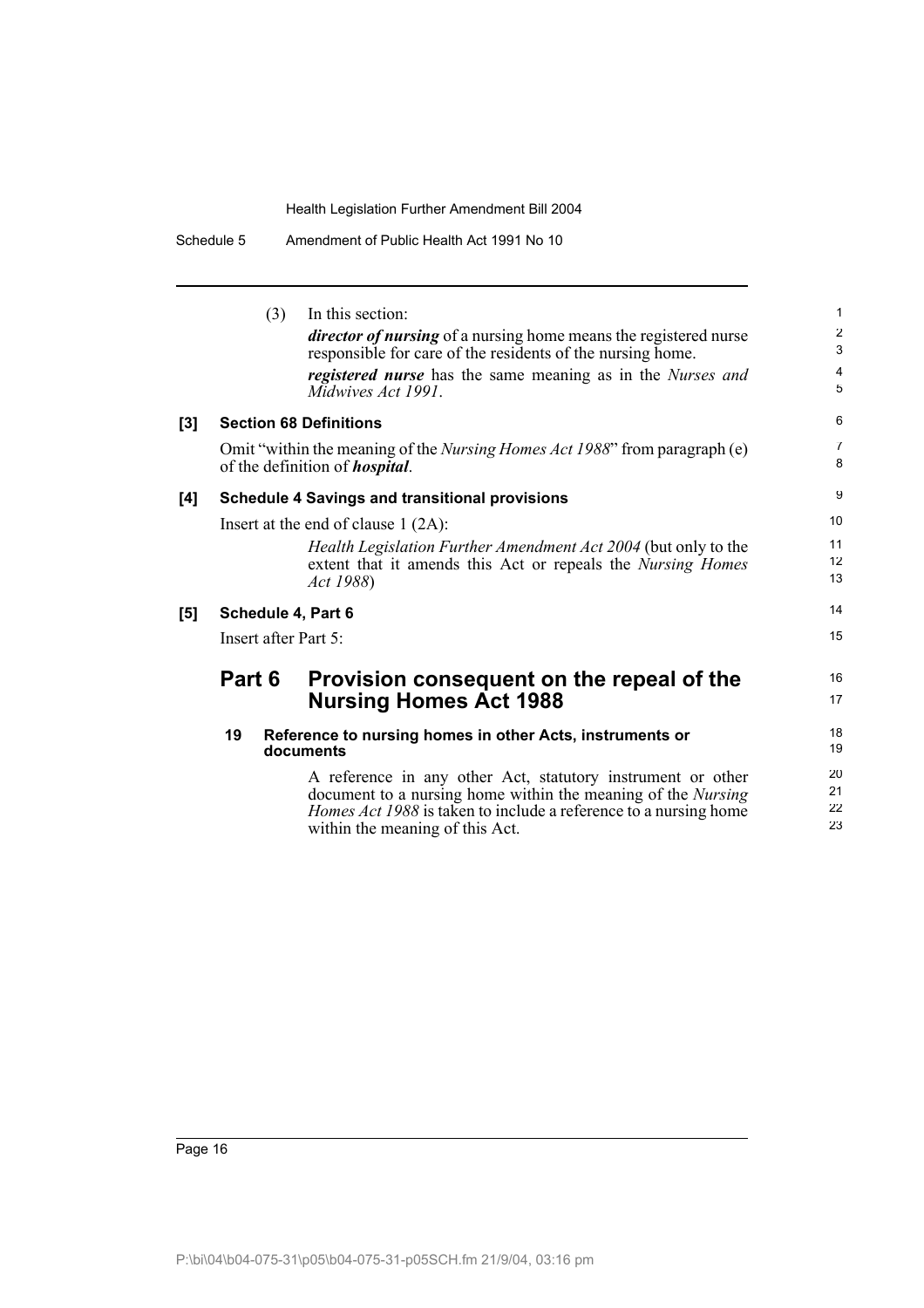Consequential amendment of other Acts and instruments Schedule 6

|     | <b>Schedule 6</b><br><b>Consequential amendment of other Acts</b><br>and instruments                                                                                  | $\mathbf{1}$<br>2   |
|-----|-----------------------------------------------------------------------------------------------------------------------------------------------------------------------|---------------------|
|     | (Section 4)                                                                                                                                                           | 3                   |
| 6.1 | <b>Children and Young Persons (Care and Protection) Act 1998</b><br><b>No 157</b>                                                                                     | 4<br>5              |
|     | Section 200 Meaning of "children's service"                                                                                                                           | 6                   |
|     | Omit "or a nursing home licensed under the <i>Nursing Homes Act 1988</i> " from<br>section 200 $(3)$ (a) $(i)$ .                                                      | $\overline{7}$<br>8 |
| 6.2 | <b>Children and Young Persons (Care and Protection)</b><br><b>Regulation 2000</b>                                                                                     | 9<br>10             |
|     | Clause 17 Out-of-home care: sec 135                                                                                                                                   | 11                  |
|     | Omit clause 17 (d).                                                                                                                                                   | 12                  |
| 6.3 | <b>Children (Care and Protection) Act 1987 No 54</b>                                                                                                                  | 13                  |
|     | <b>Section 3 Definitions</b>                                                                                                                                          | 14                  |
|     | Omit "or a nursing home licensed under the <i>Nursing Homes Act 1988</i> " from<br>paragraph (a) (ii) of the definition of <i>exempt premises</i> in section $3(1)$ . | 15<br>16            |
| 6.4 | <b>Chiropractors Act 2001 No 15</b>                                                                                                                                   | 17                  |
|     | Section 38 Notification of orders to employer and others                                                                                                              | 18                  |
|     | Omit "the <i>Nursing Homes Act 1988</i> " from section 38 (1) (d).                                                                                                    | 19                  |
|     | Insert instead "the <i>Public Health Act 1991"</i> .                                                                                                                  | 20                  |
| 6.5 | Dental Practice Act 2001 No 64                                                                                                                                        | 21                  |
|     | Sections 56 (1) (d) and 137A (5) (c)                                                                                                                                  | 22                  |
|     | Omit "the <i>Nursing Homes Act 1988</i> " wherever occurring.                                                                                                         | 23                  |
|     | Insert instead "the Public Health Act 1991".                                                                                                                          | 24                  |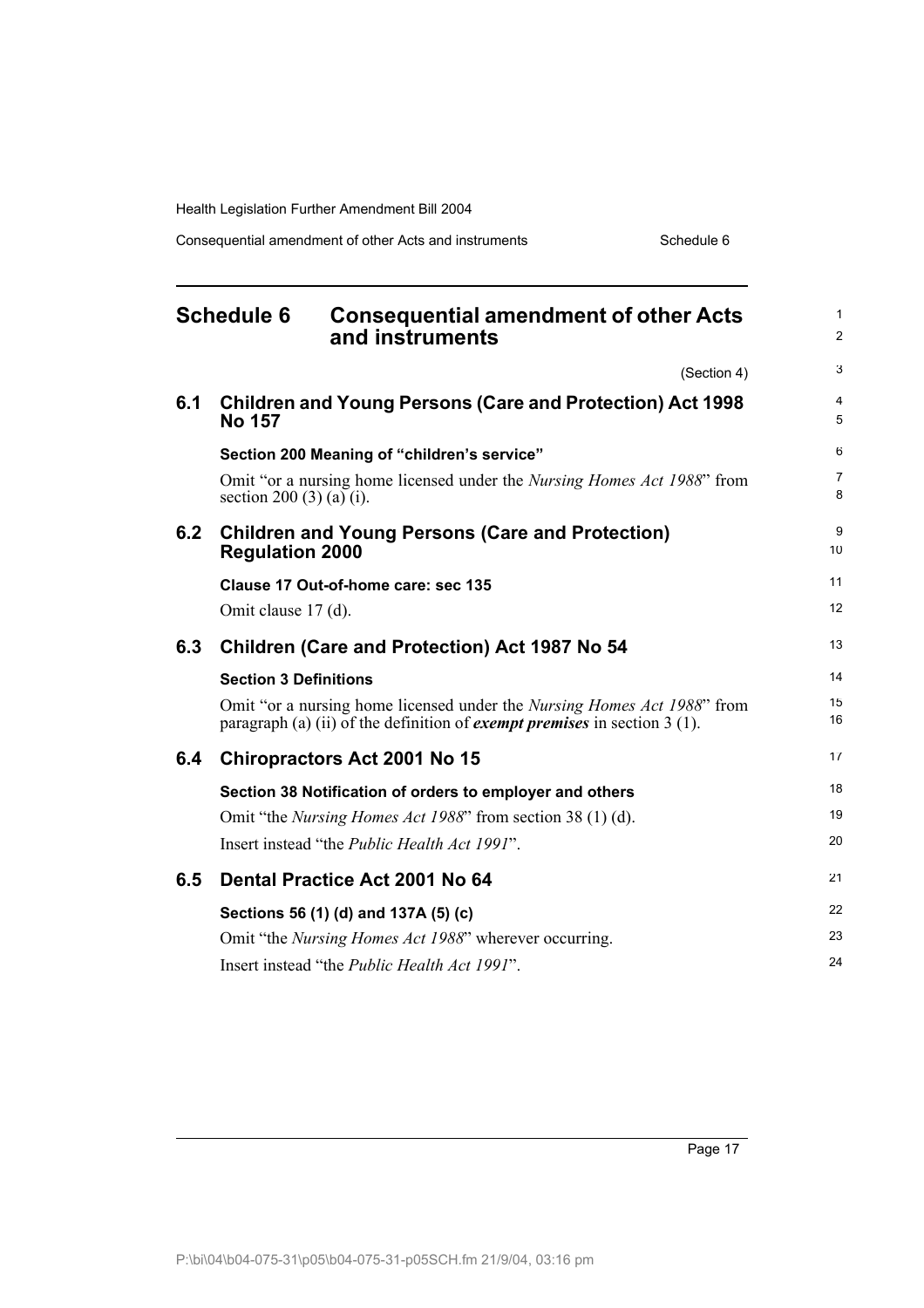Schedule 6 Consequential amendment of other Acts and instruments

| 6.6   | Guardianship Act 1987 No 257                                                                                                                        | 1              |
|-------|-----------------------------------------------------------------------------------------------------------------------------------------------------|----------------|
|       | <b>Section 3 Definitions</b>                                                                                                                        | $\overline{c}$ |
|       | Omit "licensed under the <i>Nursing Homes Act 1988</i> " from paragraph (a) (ii) of<br>the definition of <i>exempt premises</i> in section $3(1)$ . | 3<br>4         |
|       | Insert instead "within the meaning of the <i>Public Health Act 1991"</i> .                                                                          | 5              |
| 6.7   | <b>Health Administration Regulation 2000</b>                                                                                                        | 6              |
|       | <b>Clause 12 Prescribed establishments</b>                                                                                                          | 7              |
|       | Omit "the <i>Nursing Homes Act 1988</i> " from clause 12 (b).                                                                                       | 8              |
|       | Insert instead "the <i>Public Health Act 1991"</i> .                                                                                                | 9              |
| 6.8   | <b>Inclosed Lands Protection Act 1901 No 33</b>                                                                                                     | 10             |
|       | <b>Section 3 Definitions</b>                                                                                                                        | 11             |
|       | Omit "the Nursing Homes Act 1988" from paragraph (d) of the definition of<br><i>prescribed premises</i> in section $3(1)$ .                         | 12<br>13       |
|       | Insert instead "the <i>Public Health Act 1991"</i> .                                                                                                | 14             |
| 6.9   | Land Tax Management Act 1956 No 26                                                                                                                  | 15             |
| [1]   | Section 10 Land exempted from tax                                                                                                                   | 16             |
|       | Omit section 10 (1) (g) $(x)$ .                                                                                                                     | 17             |
| [2]   | Section 10R Retirement villages-exemption/reduction                                                                                                 | 18             |
|       | Omit the definition of <i>nursing home</i> from section $10R(1)$ .                                                                                  | 19             |
| $[3]$ | Section 10R (2) (c)                                                                                                                                 | 20             |
|       | Omit the paragraph.                                                                                                                                 | 21             |
| [4]   | Section 10R (4)                                                                                                                                     | 22             |
|       | Omit ", a retirement village or a nursing home,".                                                                                                   | 23             |
|       | Insert instead "or a retirement village".                                                                                                           | 24             |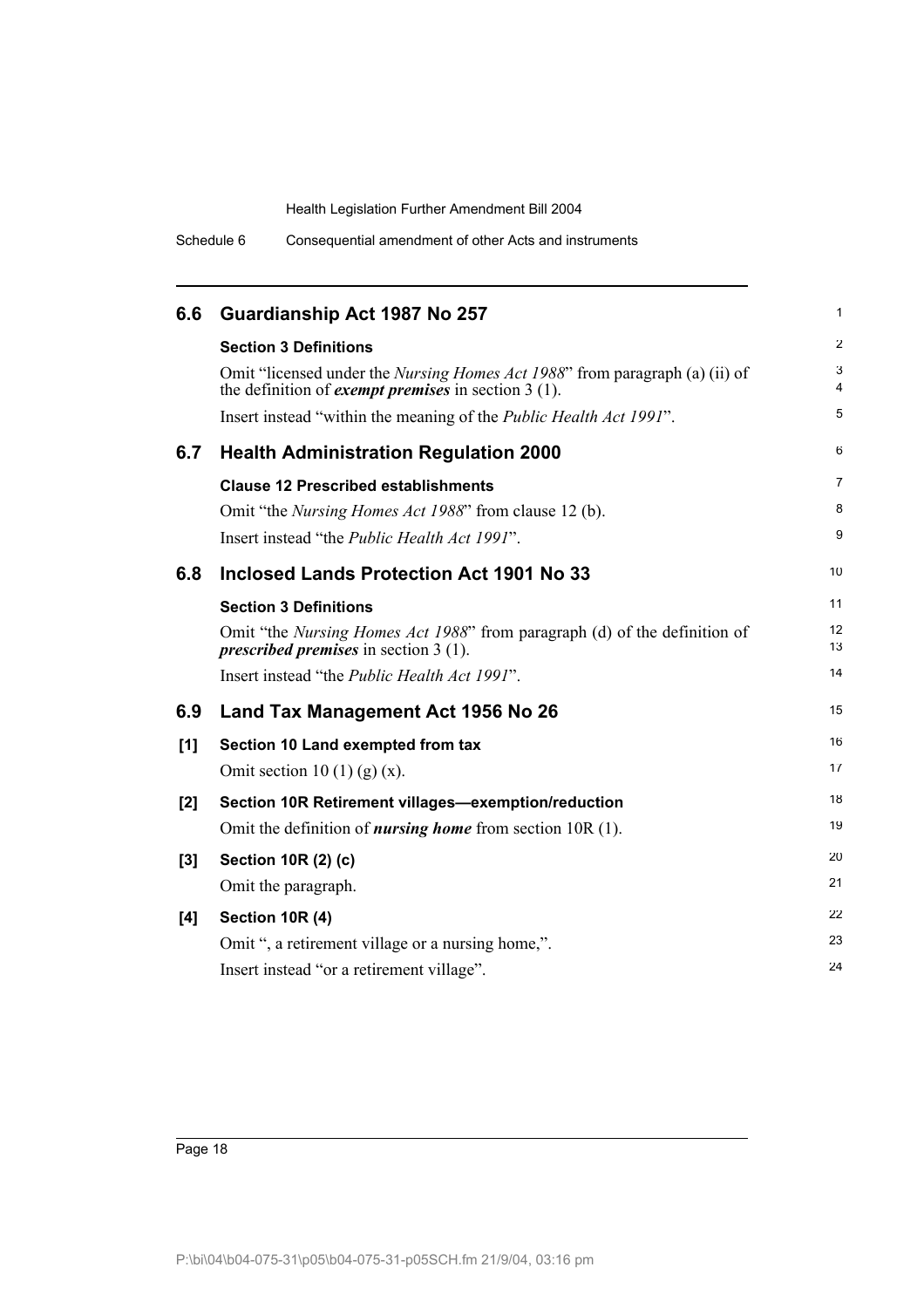| Consequential amendment of other Acts and instruments | Schedule 6 |
|-------------------------------------------------------|------------|
|-------------------------------------------------------|------------|

|     | 6.10 Liquor Act 1982 No 147                                                                                                                      | 1              |
|-----|--------------------------------------------------------------------------------------------------------------------------------------------------|----------------|
|     | <b>Section 6 Application of Act</b>                                                                                                              | $\overline{2}$ |
|     | Omit "who is a resident of a nursing home within the meaning of the <i>Nursing</i><br><i>Homes Act 1988</i> " from section 6 $(2)$ (a).          | 3<br>4         |
|     | Insert instead "who is accommodated in a nursing home within the meaning of<br>the <i>Public Health Act 1991</i> and who receives nursing care". | 5<br>6         |
|     | 6.11 Medical Practice Act 1992 No 94                                                                                                             | $\overline{7}$ |
| [1] | Section 116A Prohibition against directing or inciting overservicing or<br>misconduct                                                            | 8<br>9         |
|     | Omit "the <i>Nursing Homes Act 1988</i> " from section 116A (5) (c).                                                                             | 10             |
|     | Insert instead "the Public Health Act 1991".                                                                                                     | 11             |
| [2] | Section 191B Notification of orders to practitioner's employer and others                                                                        | 12             |
|     | Omit "the <i>Nursing Homes Act 1988</i> " from section 191B (1) (d).                                                                             | 13             |
|     | Insert instead "the Public Health Act 1991".                                                                                                     | 14             |
|     | 6.12 Medical Practice Regulation 2003                                                                                                            | 15             |
|     | <b>Clause 5 Records relating to patients</b>                                                                                                     | 16             |
|     | Omit "the <i>Nursing Homes Act 1988</i> " from clause 5 (4) (d).                                                                                 | 17             |
|     | Insert instead "the Public Health Act 1991".                                                                                                     | 18             |
|     | 6.13 Optometrists Act 2002 No 30                                                                                                                 | 19             |
|     | Sections 42 (1) (d) and 120A (5) (c)                                                                                                             | 20             |
|     | Omit "the <i>Nursing Homes Act 1988</i> " wherever occurring.                                                                                    | 21             |
|     | Insert instead "the Public Health Act 1991".                                                                                                     | 22             |
|     | 6.14 Osteopaths Act 2001 No 16                                                                                                                   | 23             |
|     | Section 38 Notification of orders to employer and others                                                                                         | 24             |
|     | Omit "the <i>Nursing Homes Act 1988</i> " from section 38 (1) (d).                                                                               | 25             |
|     | Insert instead "the Public Health Act 1991".                                                                                                     | 26             |
|     |                                                                                                                                                  |                |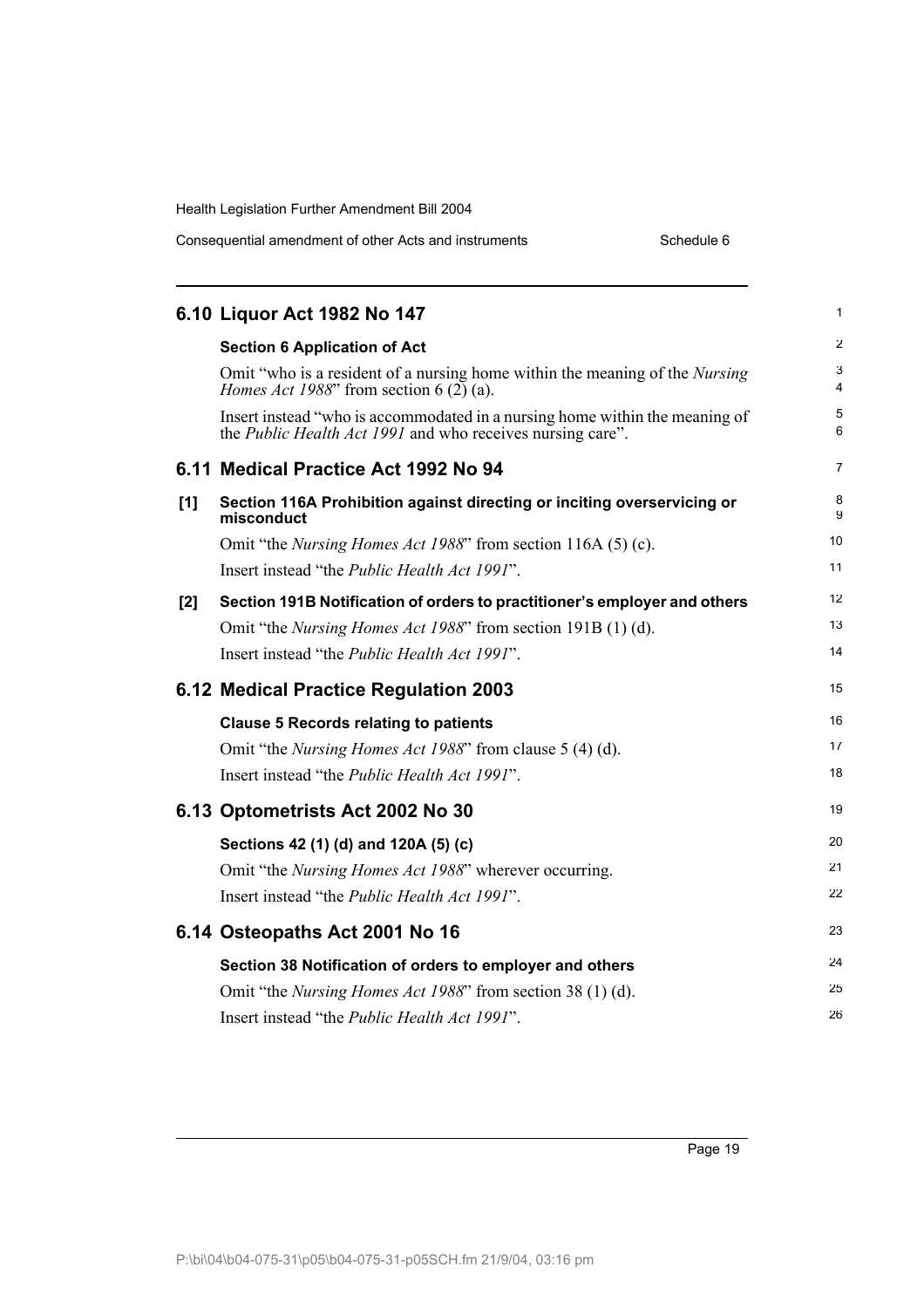Schedule 6 Consequential amendment of other Acts and instruments

|     | 6.15 Physiotherapists Act 2001 No 67                                                                                                 | 1              |
|-----|--------------------------------------------------------------------------------------------------------------------------------------|----------------|
|     | Section 39 Notification of orders to employer and others                                                                             | $\overline{2}$ |
|     | Omit "the <i>Nursing Homes Act 1988</i> " from section 39 (1) (d).                                                                   | 3              |
|     | Insert instead "the <i>Public Health Act 1991"</i> .                                                                                 | 4              |
|     | 6.16 Podiatrists Act 2003 No 69                                                                                                      | 5              |
|     | Section 38 Notification of orders to employer and others                                                                             | 6              |
|     | Omit "the <i>Nursing Homes Act 1988</i> " from section 38 (1) (d).                                                                   | 7              |
|     | Insert instead "the <i>Public Health Act 1991"</i> .                                                                                 | 8              |
|     | 6.17 Poisons and Therapeutic Goods Regulation 2002                                                                                   | 9              |
|     | <b>Clause 3 Definitions</b>                                                                                                          | 10             |
|     | Omit the definition of <i>nursing home</i> from clause $3(1)$ . Insert instead:                                                      | 11             |
|     | <b>nursing home</b> has the same meaning as in the <i>Public Health Act</i><br>1991                                                  | 12<br>13       |
|     | 6.18 Private Hospitals and Day Procedure Centres Act 1988<br><b>No 123</b>                                                           | 14<br>15       |
| [1] | <b>Section 3 Definitions</b>                                                                                                         | 16             |
|     | Omit "the <i>Nursing Homes Act 1988</i> " from paragraph (e) of the definition of<br><i>day procedure centre</i> in section $3(1)$ . | 17<br>18       |
|     | Insert instead "the <i>Public Health Act 1991"</i> .                                                                                 | 19             |
| [2] | Section 3 (1), definition of "private hospital"                                                                                      | 20             |
|     | Omit "the <i>Nursing Homes Act 1988</i> " from paragraph (d) of the definition.                                                      | 21             |
|     | Insert instead "the <i>Public Health Act 1991"</i> .                                                                                 | 22             |